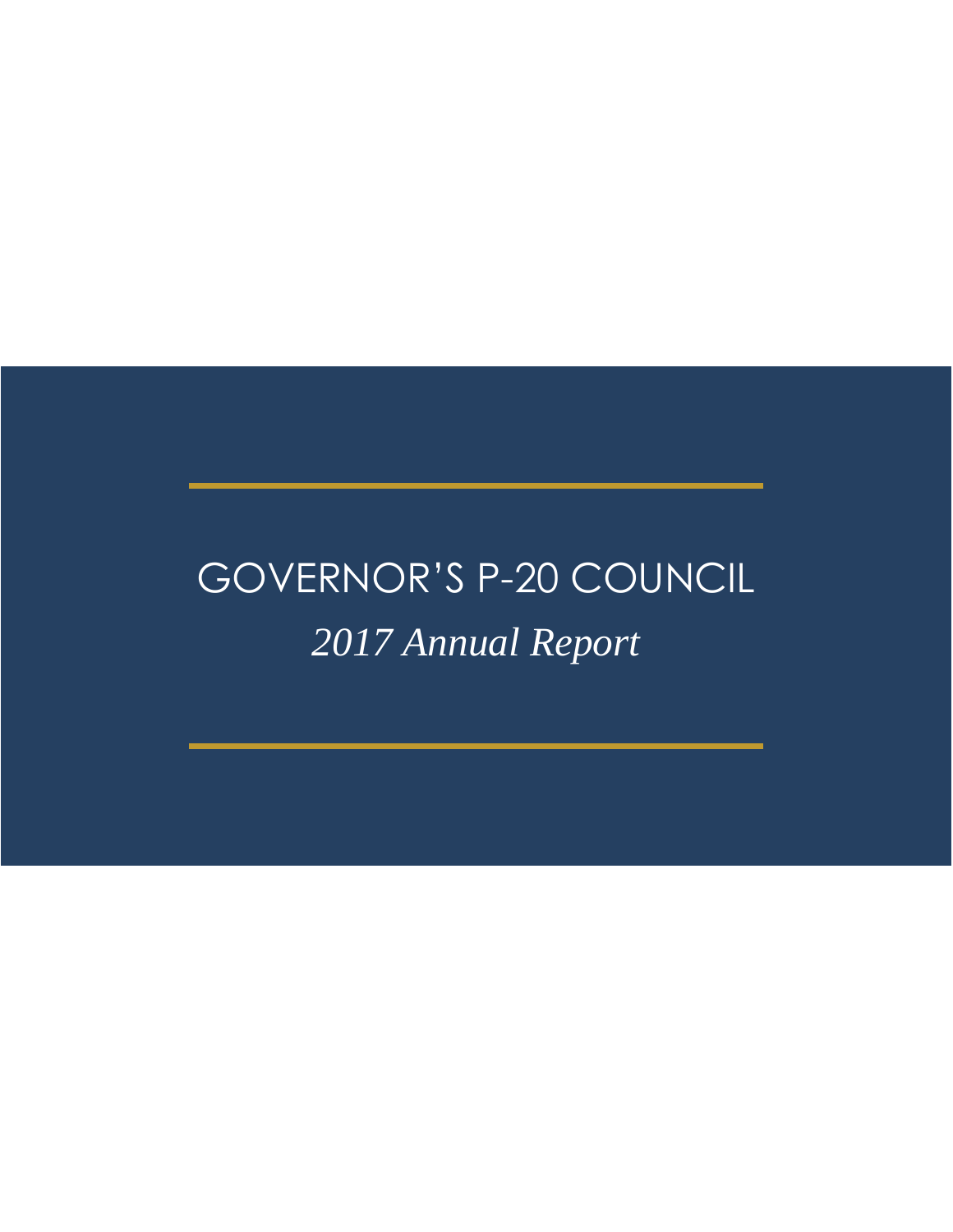# Contents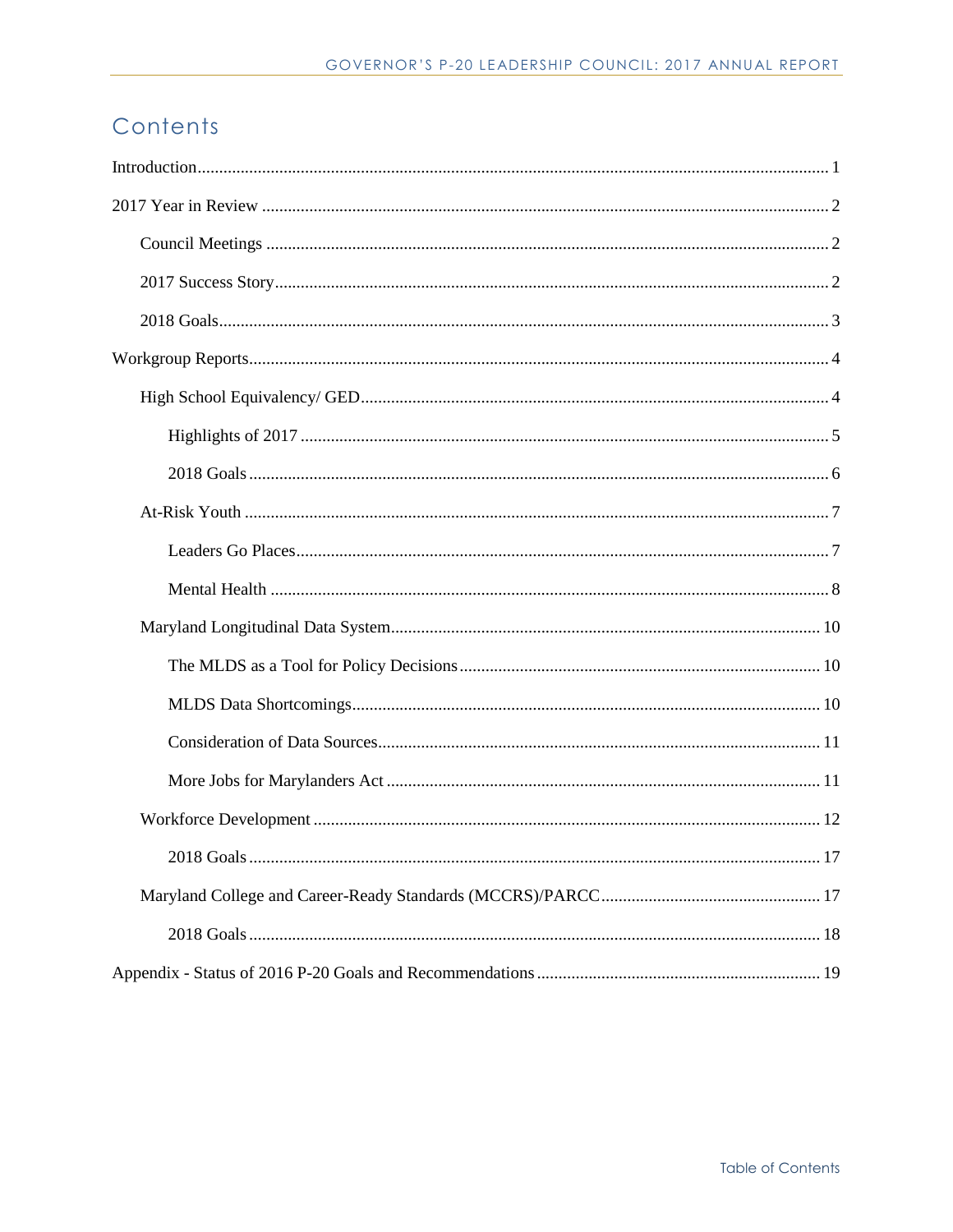# Introduction

l

The Governor's P-20 Leadership Council of Maryland (P-20 Council)<sup>1</sup> was authorized under Chapter 191 of the Acts of the General Assembly of 2010 to provide a forum in which the governor, legislators, and stakeholders from elementary and secondary education, postsecondary education, and the workforce and economic development communities can discuss policy priorities and the alignment of the various elements of our education and workforce systems. The mission of the council is to better prepare Maryland students for the jobs of the new economy while enhancing the state's economic competitiveness by developing a workforce with 21st century skills. The council also ensures that college and career readiness and college completion strategies for Maryland students are implemented.

In accordance with §24-801 of the Education Article of the Annotated Code of Maryland, the P-20 Council is charged with developing strategies to:

- Prepare all students with skills necessary to succeed in the modern workplace;
- Reduce dropout rates while increasing retention and graduation rates at the high school and college levels;
- **Improve student achievement and close achievement gaps;**
- Improve teaching quality and retention;
- **Strengthen and expand educational leadership programs;**
- Redesign and expand career technology education (CTE) programs to meet college expectations and employer needs;
- Strengthen science, technology, engineering, and mathematics (STEM) programs at all levels;
- Align high school, college, and employer expectations and needs;
- Create pathways for all students to obtain college degrees;
- **Provide teachers with the resources and professional development needed to help students reach** higher standards;
- Expand opportunities for continuous learning;
- Align high school graduation requirements with college readiness requirements;
- Improve connections between the pre-kindergarten, primary, secondary, and postsecondary education systems;
- **•** Create programs and incentives to encourage mutually beneficial relationships between schools, school systems, postsecondary education, and the business community; and
- Ensure college and career readiness and college completion strategies are implemented.

The P-20 Council is required to submit an annual report to the governor and General Assembly containing a summary of the council's activities and any recommendations from the council. The P-20 Council is also required to submit a biennial report to the governor and General Assembly on progress toward implementing college and career readiness and college completion strategies, as prescribed in the College and Career Readiness and College Completion Act of 2013 (CCRCCA, SB740). This report was submitted in 2016 and can be accessed on the P-20 webpage at [http://dllr.maryland.gov/p20/.](http://dllr.maryland.gov/p20/) This report will be submitted again in 2018.

 $1$  "P-20" refers to a system of education that encompasses preschool through graduate studies and/or careers, and ensures that students from an early age are learning the necessary skills for a competitive workforce.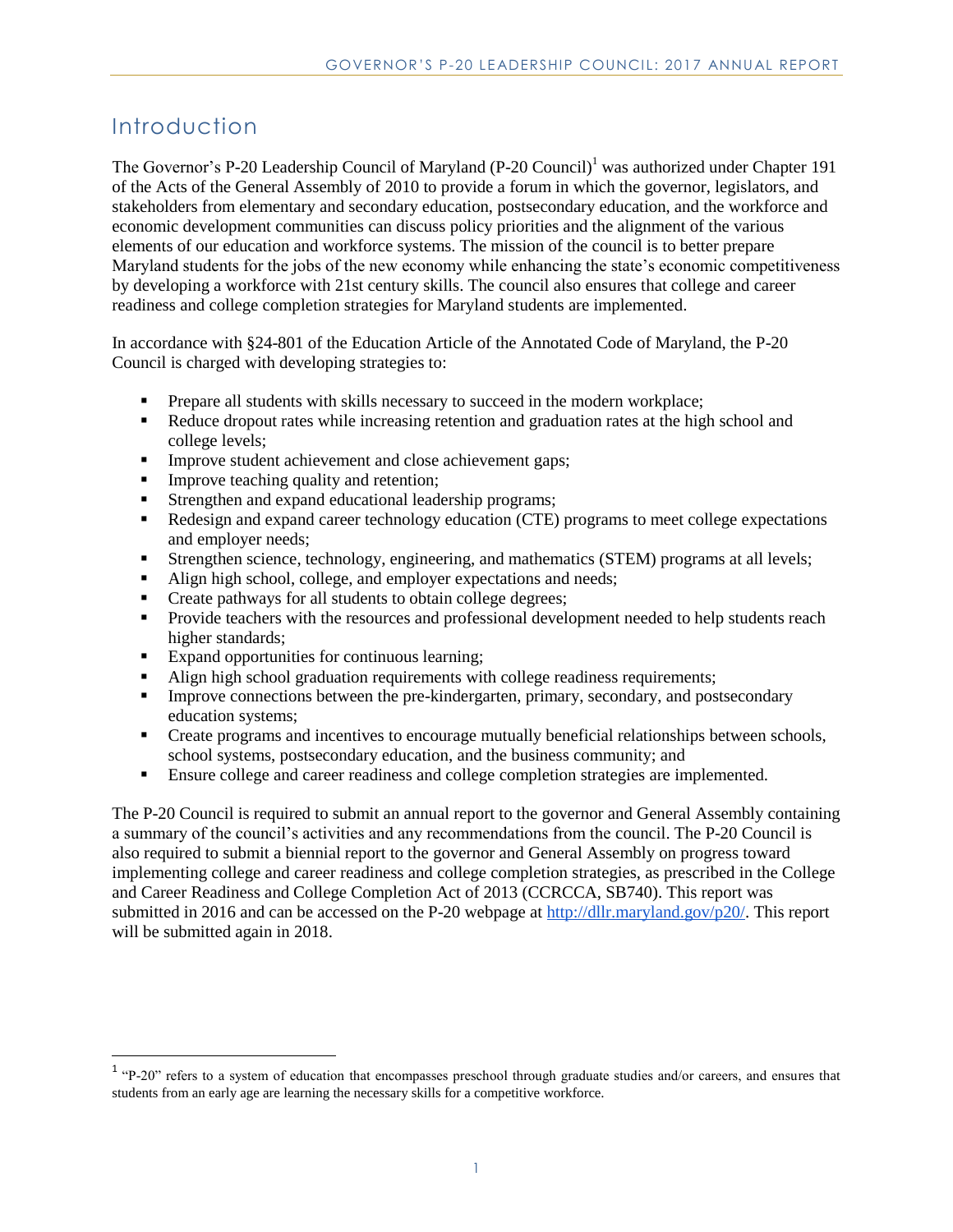# 2017 Year in Review

### **COUNCIL MEETINGS**

The council met quarterly as statutorily required on:

- February 27 in the Governor's Reception Room in Annapolis;
- June 6 at Stevenson University Greenspring Valley Campus in Baltimore County;
- September 12 at the Howard County Library Miller Branch; and
- December 5 at Year Up Baltimore on the campus of the Baltimore City Community College.

At each quarterly meeting, council workgroups provided updates on their 2016 goals as well as new initiatives. In addition, guest speakers and government partners would present relevant education and workforce related information. For instance:

- The February meeting in Annapolis featured Marie desJardins, associate dean, College of Engineering and Information Technology at UMBC, who gave a presentation on the Maryland Center for Computing Education. The council also received an update from Maryland Higher Education Commission Secretary Dr. James Fielder on adoption of their state plan.
- The June meeting at Stevenson featured a presentation on state efforts to transition youth receiving early intervention or special education, given by Dr. Michele Jenkins, P-20 member and Maryland State Board of Education member; Marcella Franzkowski, assistant state superintendent for special education and early intervention services, MSDE; and Christy Stuart, secondary transition coordinator, MSDE.
- At the September meeting in Howard County, Mary Gable, assistant state superintendent for the Division of Student, Family, and School Support, and Dara Zeehandelaar Shaw, executive director of research and accountability, gave an update on the Every Student Succeeds Act plan. Also at the September meeting. Maryland Longitudinal Data System Executive Director Ross Goldstein gave an update on MLDS research required by the More Jobs for Marylanders Act, Chapter 149 of the Acts of 2017.
- At the December meeting, Roland R. Selby Jr., executive director of Year Up Baltimore, presented to the council what the organization is doing to provide education and job training skills to young adults ages 18-24 in Baltimore City.

Council workgroups met independently of the quarterly council meetings. These meetings are discussed below in each workgroup report.

#### **2017 SUCCESS STORY**

In the P-20 Council 2016 annual report, the GED workgroup concluded that there are not enough adult instructional programs offering personalized, targeted tutoring in GED® mathematics, which has the lowest pass rate of all four modules of the test. The workgroup recommended creating and piloting a Personalized Tutoring Program for GED® Mathematics in Anne Arundel County offering free tutoring to adults who have taken, but not passed, the GED® math module. The workgroup envisioned that the mathematics tutoring program would start in the spring of 2017 and be managed by the Anne Arundel County Literacy Council which has an existing cadre of trained tutors.

The workgroup found that only 14% of Maryland testers pass the mathematics module on the first attempt, according to GED® Testing Service. Testers who need assistance in mathematics typically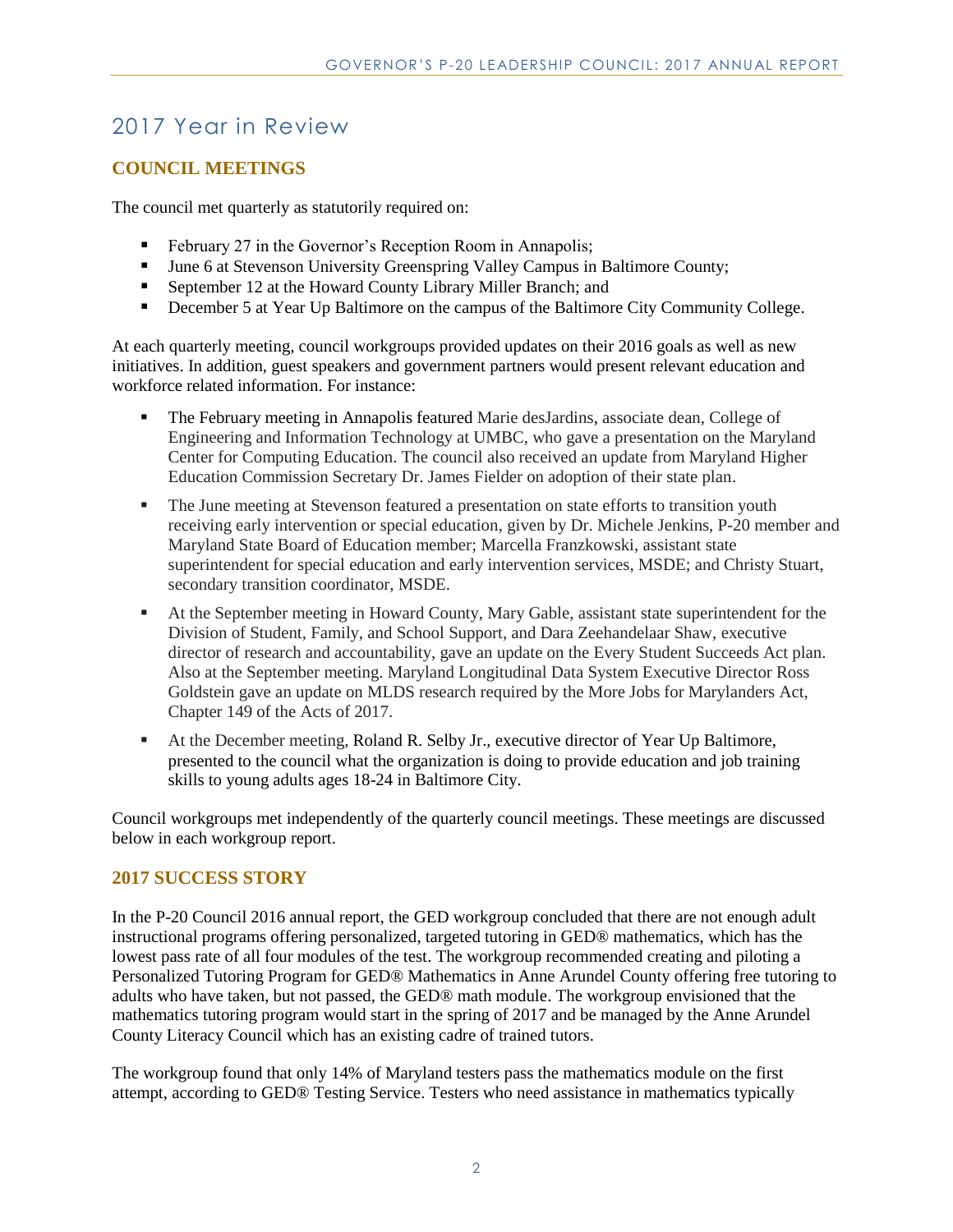cannot simply review material and retest on their own; they need the targeted individual instruction that a qualified tutor can provide.

The workgroup also found that many adult instructional programs operate on a semester schedule, with classes determined by the institution in order to best utilize their paid teachers. Therefore, a GED® tester who needs more immediate help in test preparation would have to wait for a new semester or commit to a 15-week semester of full GED® preparation classes.

In early 2017, GED workgroup Chair Jeff Ferguson approached the Anne Arundel County Literacy Council (AACLC), who had been offering tutoring services in Adult Basic Education and English Language studies for many years, about offering a specialized GED math tutoring program. AACLC was equipped with an existing cadre of several hundred trained volunteer tutors and was interested in providing an additional free service. The literacy council agreed to help fill the existing gap of programming within the county and began offering mathematics tutoring.

The AACLC identified 28 volunteer tutors who had a mathematics background and who would be available to provide tutoring to GED® testers. The target student for this program was testers who had not had success passing the Mathematical Reasoning module, but who had passed the other three modules. This project required additional trainings for the tutors. Training for tutors was provided on May 3, 2017, in an evening session and on May 20 in a Saturday morning session. Over 25 tutors attended and were extremely enthusiastic in their evaluations of the sessions.

In September, the *"Annapolis Capital Style Magazine"* published a very favorable article on the literacy council's GED math tutoring program entitled Math Tutoring Adds Up by Alex Mann and was accompanied by three color photos of students and their tutors. The article was a four-page, color spread highlighting the need for tutoring to remove the math barrier and demonstrating the success of the students with the help of their tutors from AACLC. The personal stories were inspiring and the story was a first step in achieving a goal of promoting GED preparation and testing to adults who do not have a high school diploma. Click here for the article.

#### **2018 GOALS**

At the December council meeting, the council decided to form an additional workgroup to coordinate with the Governor's Workforce Development Board's (GWDB) Cybersecurity and Information Technology Task Force. In November, this task force was directed by Governor Hogan in Executive [Order 01.01.2017.27](https://content.govdelivery.com/attachments/MDGOV/2017/11/02/file_attachments/907094/Executive%2BOrder%2B01.01.2017.27.pdf) to study opportunities to grow Maryland's economy through the computer science and information technology industry. This new workgroup, chaired by P-20 member Heather Lageman, will coordinate the expertise and knowledge of council members with that of the GWDB to help produce a report for the governor by June 1, 2018.

Individual workgroup goals and plans for 2018 are discussed in the report below. In addition, the biennial College and Career Readiness Report will be due on December 1, 2018, requiring tremendous coordination with MSDE and MHEC. The chair of the CCR workgroup plans to convene a meeting of stakeholders in early 2018 to map out a coordinated plan for the year.

Finally, the council is excited to be joined by Dr. Brit Kirwin at the February 2018 meeting to be briefed on the Commission on Innovation and Excellence in Education, which he chairs.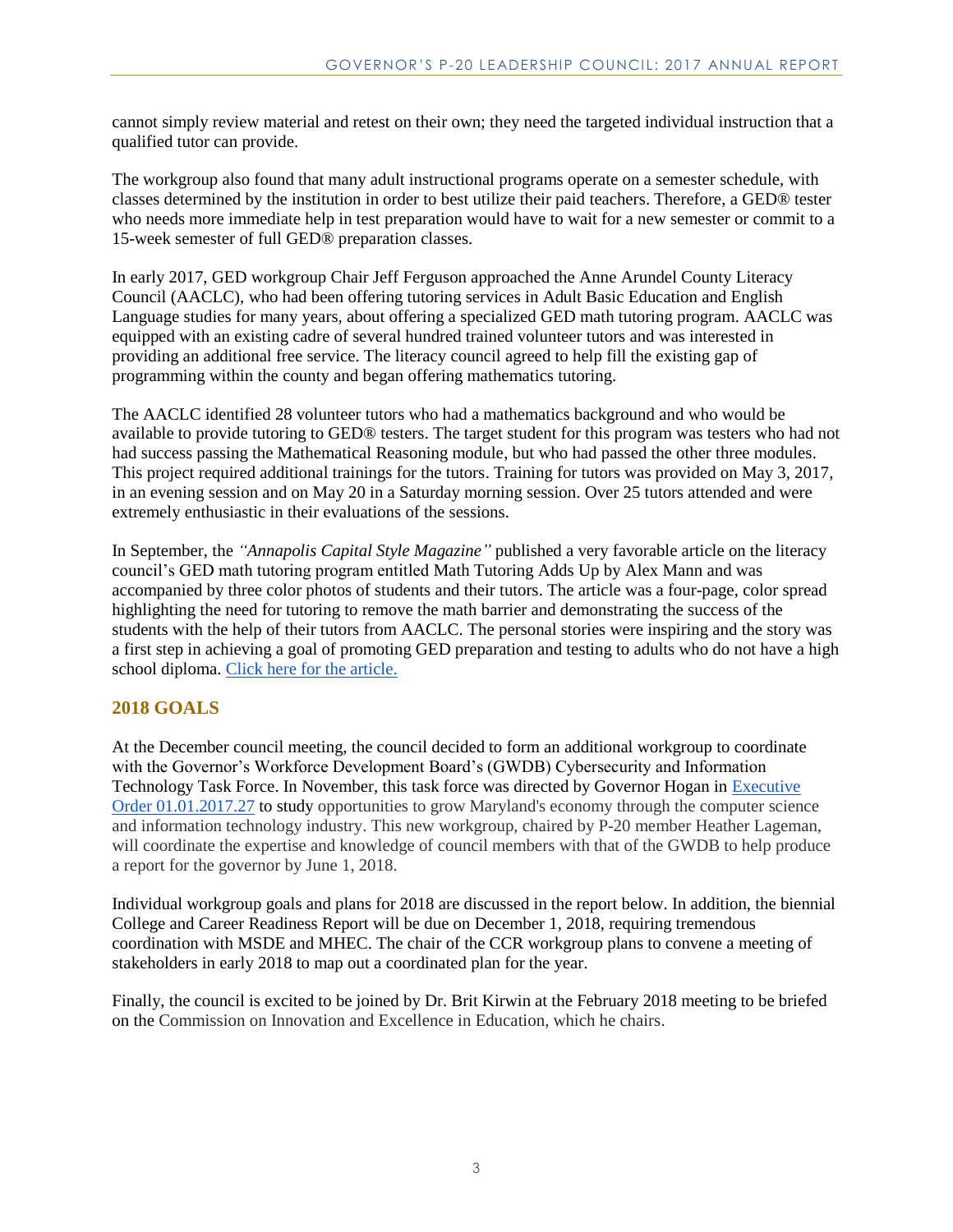# Workgroup Reports

# **HIGH SCHOOL EQUIVALENCY/GED**

The P-20 Council High School Equivalency GED® Workgroup concluded in its 2016 report that, in 2017, the group should be expanded from four members to at least six in 2017 to advance the initiatives of the workgroup.

The entire workgroup or selected members met 18 times in 2017, sometimes meeting with selected stakeholders to provide information and resources, explore potential partnerships, or to plan programs.

The members of the High School Equivalency Workgroup for 2017 are the chair, Dr. Jeffrey Ferguson; Director of Office of Adult Education and Literacy Services (DLLR) Terry R. Gilleland, Jr.; Baltimore County Public Schools Leadership Coordinator Heather Lagerman; Adult Education Program Specialist (DLLR) Melissa Zervos; AAWDC Director of Workforce Innovation and Opportunity Initiatives Susan Ross (now retired); and Maryland GED Administrator (DLLR) Molly Dugan.

In the second year of the High School Equivalency Workgroup, the members were committed to developing action plans to move forward on the initiatives set in 2016. Those six initiatives were:

- 1. Support legislation allowing, but not requiring, a GED Options Program® to be instituted in local school systems to broaden opportunities to designate high school proficiencies for at-risk student success. Likewise, support legislation to revise the existing law which states that students currently enrolled in school must be officially withdrawn in order to take GED tests.
- 2. Create and pilot a Personalized Tutoring Program for GED Mathematics in Anne Arundel County offering free tutoring to adults who have taken, but not passed, the GED math module.
- 3. P-20 Council representatives should present information about GED testing at a Maryland Association of Boards of Education and Public School Superintendents' Association of Maryland meeting to reinforce awareness to all school superintendents of SB 264 2008, Chapter 378, Alternative Education Programs and GED Requirements.
- 4. Identify successful marketing and advertising strategies to enhance awareness of GED testing for youth, older adults, and New Americans.
- 5. Provide opportunities for business leaders in Maryland to gain an understanding of the benefits of helping their employees obtain a high school diploma by targeting companies that employ large numbers of employees who do not have a high school diploma.
- 6. P-20 workgroup members will examine alternative diploma programs that provide high school equivalency credentials in other states.

The final recommendation to explore additional options to provide alternative programs for earning a Maryland high school diploma was eliminated as a goal for this workgroup. 2017 legislation required DLLR and MSDE to collaboratively develop plans to approve several adult high schools which will provide options for credit recovery for eligible adults without a diploma. Completers of the program will be awarded a Maryland high school diploma.

The scope of service and necessity for the other initiatives is statewide but the workgroup determined that selecting a jurisdiction as a pilot would be the most effective way to move forward. Anne Arundel County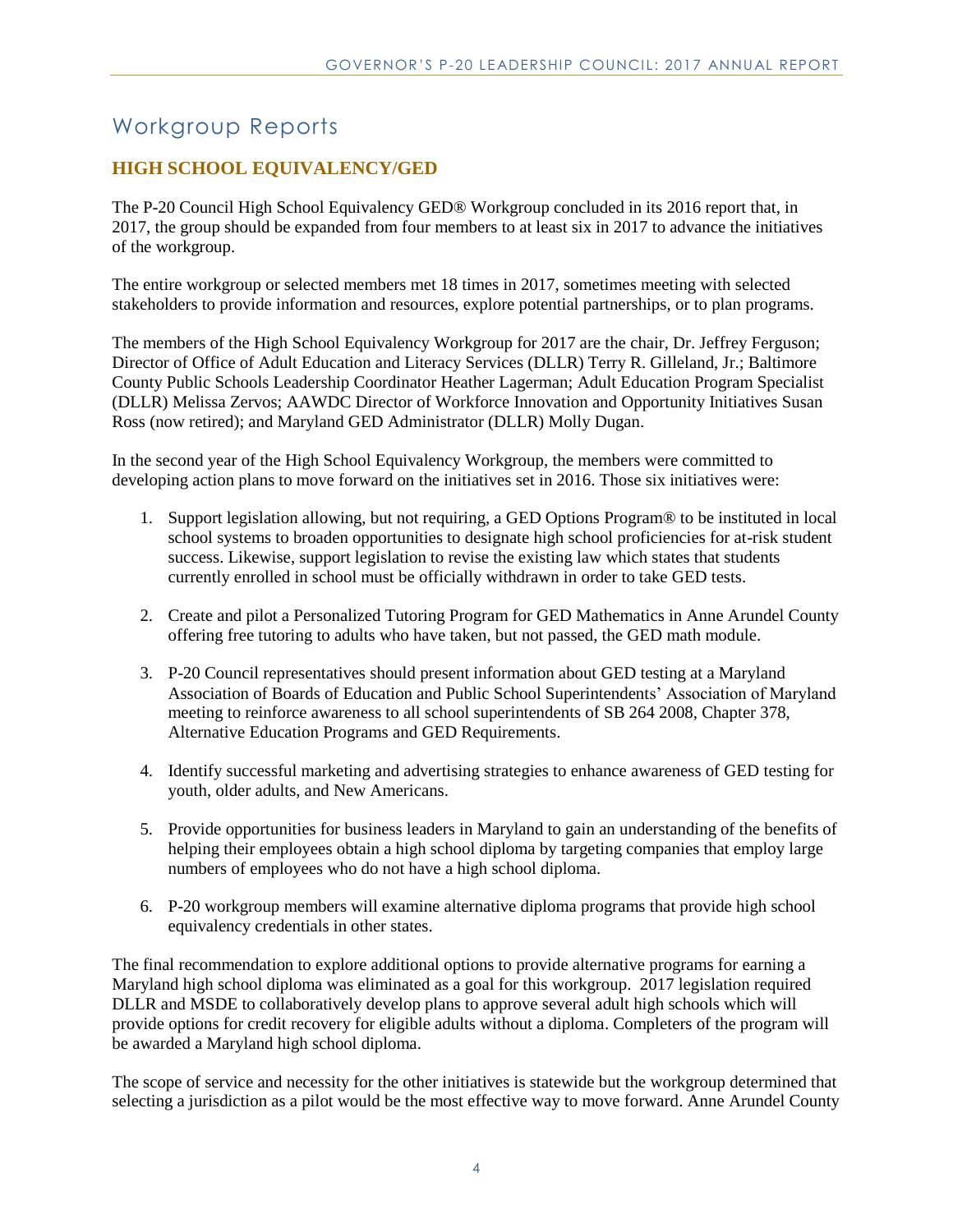was selected for the pilot because of the diverse population and the large number of individuals and entities in that county who were interested in actively participating in GED preparation and wish to support youth and adults who do not have a diploma. In addition, according to the Governor's Office for Children's "*Disconnection by Jurisdiction"* report, Anne Arundel County is fifth in the state in the number of disconnected youth with 8,175 young adults. Disconnected youth are defined as young adults between the ages of 16 and 24 who are neither working nor in school. Some of these youth may possess a high school diploma but many do not.

# *Highlights of 2017*

 $\overline{\phantom{a}}$ 

**Tutoring Program Underway:** The Anne Arundel County Literacy Council (AACLC), which had been offering tutoring services in adult basic education and English language studies for many years and which has an existing cadre of several hundred trained volunteer tutors, was interested in providing an additional free service. The literacy council agreed to help fill the existing gap of mathematics tutoring programming within the county.

They identified 28 volunteer tutors who had a mathematics background and who would be available to provide tutoring to GED testers. The target student for this program was testers who had not had success passing the Mathematical Reasoning module but who had passed the other three modules. This project required additional trainings for the tutors. Training for tutors was provided on May 3, 2017, in an evening session and on May 20 in a Saturday morning session. Over 25 tutors attended and were extremely enthusiastic in their evaluations of the sessions.

**Generating Collaboration**: Another overarching challenge is within communication between agencies and other entities that provide services to this population. So an additional initiative of the workgroup was to provide a venue for all service providers within Anne Arundel County to identify the services they provide and to strategize ways to work together supplementing and supporting the work of each entity.

In the first meeting of these stakeholders hosted by Anne Arundel Workforce Development Center (AAWDC) as one of the first workgroup initiatives, it became clear there is some duplication of services, and sometimes a lack of collaboration between providers. After several planning sessions, the first roundtable was hosted at AAWDC on June 5, 2017. Attendees included representatives from Anne Arundel County Public Schools, Anne Arundel Community College, Anne Arundel County Literacy Council, OIC, Anne Arundel Workforce Development Center, MSDE, and the Department of Labor.

**Creating GED Awareness:** Through the efforts of the director of the AACLC, "*Annapolis Capital Style Magazine"* published a very favorable article in the September 2017 edition about the math tutorial project. It was entitled "Math Tutoring Adds Up"<sup>2</sup> by Alex Mann and was accompanied by three color photos of students and their tutors. The article was a four-page color spread highlighting both the need for tutoring to remove the math barrier and demonstrating success of the students with the help of their AACLC tutors. The personal stories were inspiring and the story was a first step in achieving a goal of promoting GED preparation and testing to adults who do not have a high school diploma. Click here for the article.

**Legislation**: Legislation allowing a limited GED Options program is being introduced in the 2018 Maryland General Assembly as [Senate Bill 43.](http://mgaleg.maryland.gov/webmga/frmMain.aspx?id=sb0043&stab=01&pid=billpage&tab=subject3&ys=2018RS) This was a recommendation of this workgroup in 2017.

**Counseling Students Who Exit School Without Graduating:** Members of the P-20 Council High School Equivalency Workgroup worked throughout the year to develop relationships with both MSDE

<sup>2&</sup>lt;br><http://files.constantcontact.com/ae12e4b8201/31819a5e-d2f4-451c-a50d-f805b1af30ce.pdf>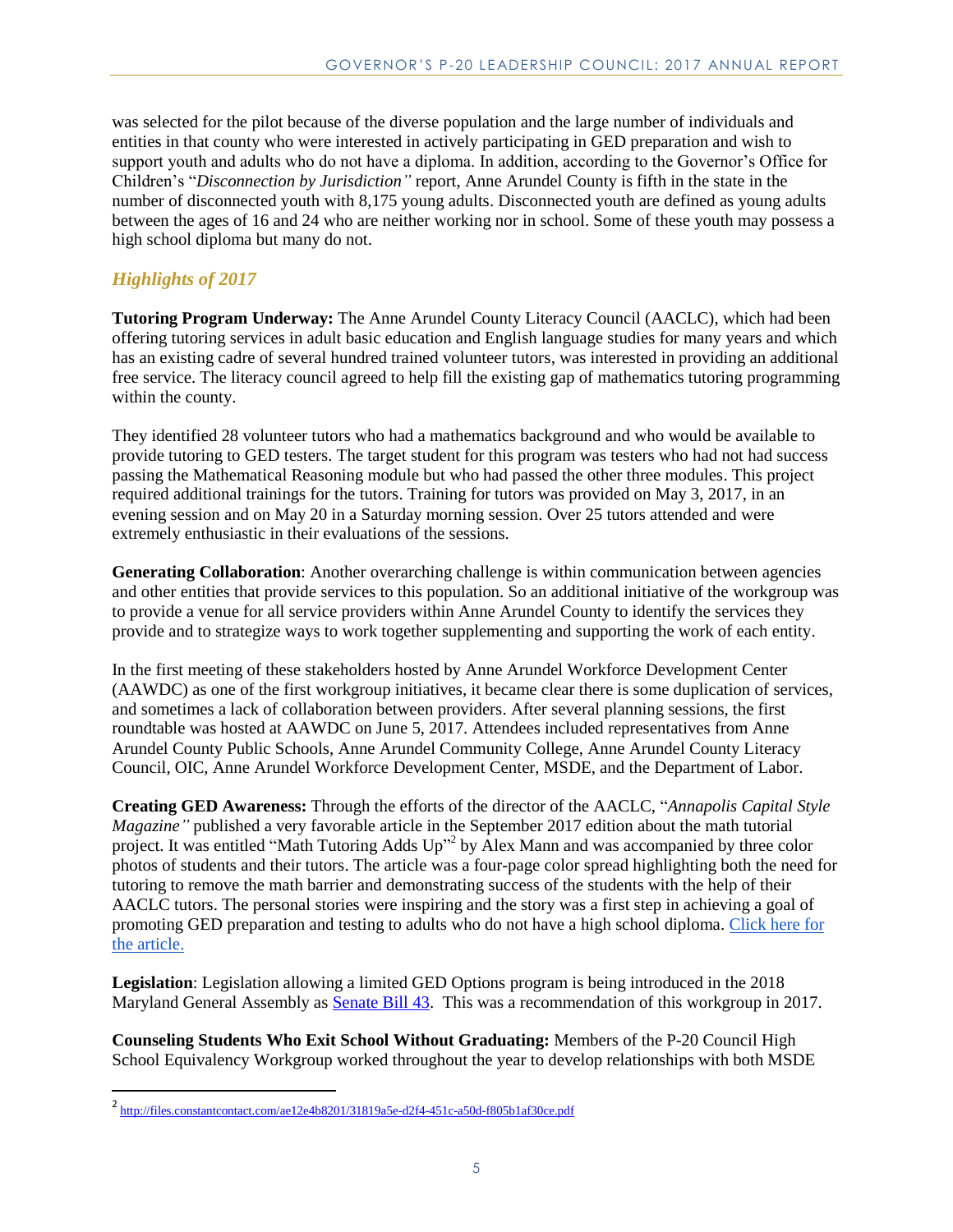and Local Educational Agencies (LEAs) to provide information and resources to the high school staff who work with the youth and students receiving home instruction who are the most at risk of not graduating. A coordinated professional development effort resulted in meetings with Anne Arundel County Public Schools counselors, pupil personnel workers, and home instruction directors. Meetings were held in August and September of 2017 and GED staff presented a PowerPoint, a list of resources and websites, sample test items, and a fact sheet about GED to each group meeting. DLLR's GED office generated these tools to inform the professionals who work with the potential clients and former students who did not graduate and who need encouragement and motivation to enroll in adult education classes or seek tutoring in order to earn a high school diploma via GED. It is important to encourage these former students to test soon after exiting the K-12 system because data shows that the younger the tester, the higher the pass rate.

There were multiple such meetings across the state as the workgroup moves toward expansion.

**Collaboration:** In addition to involvement by AACPS, AACC, and the AACLC, the workgroup met with the Governor's Office for Children and discussed working with their Opportunity Youth initiative. The Anne Arundel County Local Management Board is also a key player in developing partners and in developing outreach plans within the county. As well, the Anne Arundel County Library System hosted a meeting during which several projects that are underway around the county can incorporate GED outreach to the communities they serve.

#### *2018 Goals*

- Expand the workgroup membership. The workgroup plans to ask Deborah Russell to replace retired Susan Ross representing AAWDC and invite two new members to join: a representative from pupil personnel and school social worker specialist, MSDE. A representation from GED Testing Service who could provide us with a global perspective as to what other states are doing to increase GED test success.
- Organize two GED information sessions in Anne Arundel County, one in the Brooklyn Park area and one in the Annapolis area, hosted by the local library branches. These will be open to the public and we hope to provide direct invitations to youth who did not graduate within the past three years from the local high schools.
- **Explore developing additional relationships with active literacy councils in other areas that have** existing tutoring programs and expand the GED math tutoring programs.
- Offer two additional training sessions to the AACLC tutors and to any other entities that offer GED tutoring in other jurisdictions.
- Investigate messaging and promote statewide high school diploma attainment via GED and other methods for adults using media outlets and identify a high-profile spokesperson. Collaborate with adult high school outreach, as this program recruits students for this program.
- Broaden the outreach by unifying the message. Determine if the community college systems might wish to partner with us in creating a *Finish Your Education for a Successful Future* campaign for Marylanders who did not finish high school, as well as those who started college course work but did not attain a degree. Explore utilizing recent passers as spokespersons for GED preparation and testing motivation.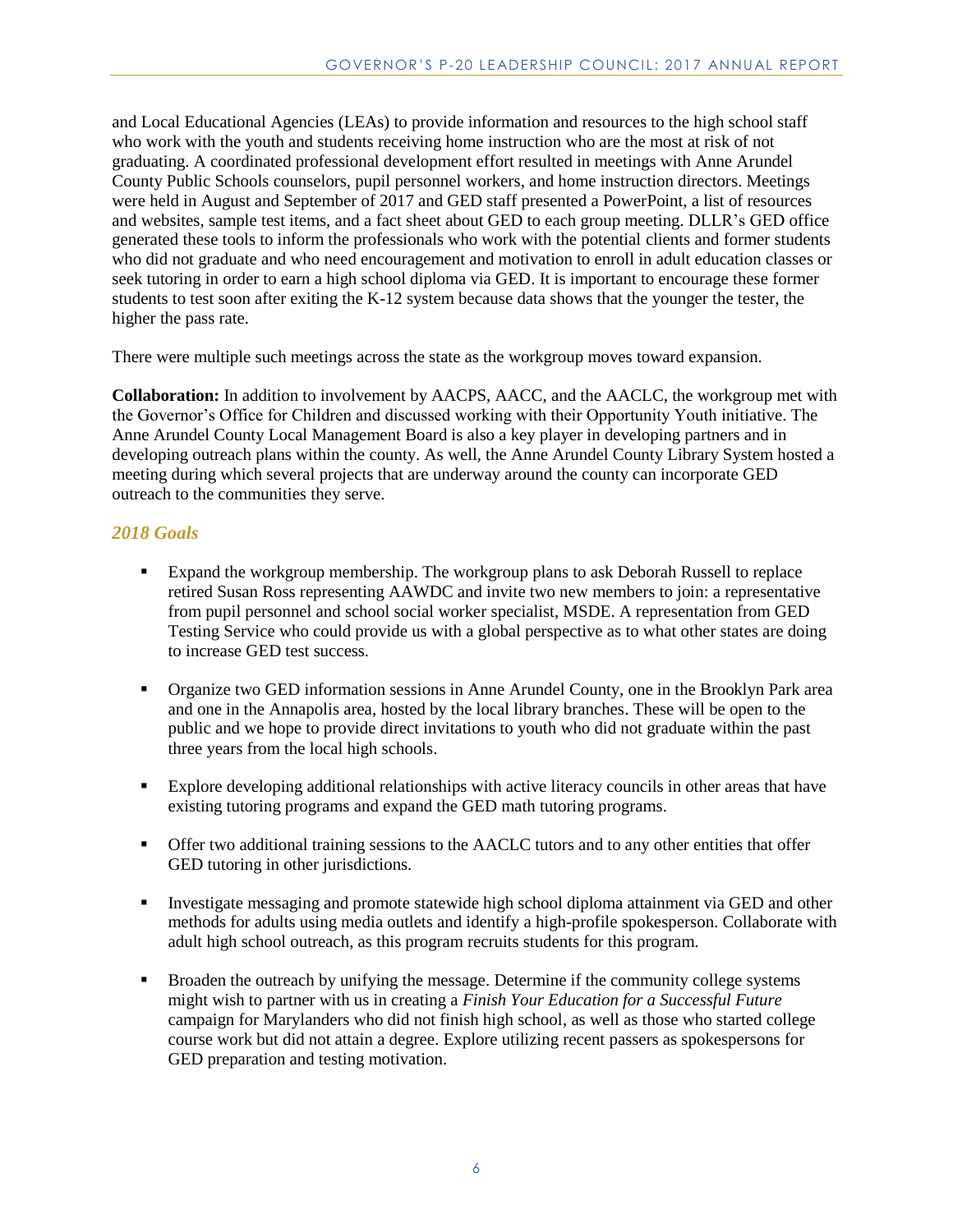- Continue to offer GED data and information to high school professionals such as school counselors, PPWs, and student service staff. Continue providing professional development for DSS/DHR/DJS case management for foster youth and juvenile services' youth.
- **Offer GED presentations at statewide conferences.**
- Determine which Governor's Workforce Development Board workgroups can assist in providing information to employers in Maryland and develop partnerships with them as appropriate.
- Generate ideas and methods for a comprehensive plan for employers to invest in GED by providing incentives for employees and their families with either financial support, tutoring, study materials, onsite or online preparation, or in other ways.
- Continue to provide opportunities for all stakeholders to cooperate and collaborate on GED awareness, programs, and project development.
- **Present workgroup initiatives and GED data to the P-20 Council.**

## **AT-RISK YOUTH**

The At-Risk Workgroup convened following the September P-20 board meeting and chose members Tom Sullivan and Tony Campbell as co-chairs. Other members included Michele Guyton and Tim Robinson. The group decided Michele Guyton would continue to pursue the mental health recommendations from 2016 and that Tony Campbell would research a Living Classrooms program called Leaders Go Places for possible recommendation as a program to expand in at-risk schools.

#### *Leaders Go Places*

The committee evaluated enhanced grading methods so that students could be rewarded academically beyond the traditional grade. One method they evaluated was the Leaders Go Places Program (LGP) by the Living Classrooms foundation in Baltimore.

Ten years ago, Living Classrooms developed the Leaders Go Places Program to support the mission of empowering students to become strong scholars, leaders, and citizens by measuring their progress in the areas of academics, effort, positive behavior, and service to the community. The program recognizes and rewards students for their achievements using four leadership levels to help them meet entrance criteria for admission to top public high schools.

Students reaching bronze leadership have an 80-84% grade point average (GPA) and have been accepted into MERVO and Carver High schools. Silver leadership students have an 85-89% GPA and have been accepted into Dunbar High School and have received scholarship support to St. Francis Academy, Cristo Rey, Catholic, and Mercy High schools. The gold leadership students (90-94% GPA) typically are accepted into top performing public high schools such as Poly, City, and Western. Finally, the platinum leadership students with a 95% or higher GPA have been guaranteed acceptance into the most prestigious private high school in central Maryland, including Gilman, McDonough, and Park.

In addition to academics, Leaders Go Places measures students in the areas of leadership and citizenship, which are important criteria for admission into top private schools with scholarships. Student leadership skills are evaluated using the Crossroads School's Five Promises: honor and integrity, commitment to quality, contribution, perseverance, and no excuses. Citizenship is evaluated based on service learning projects in the local community.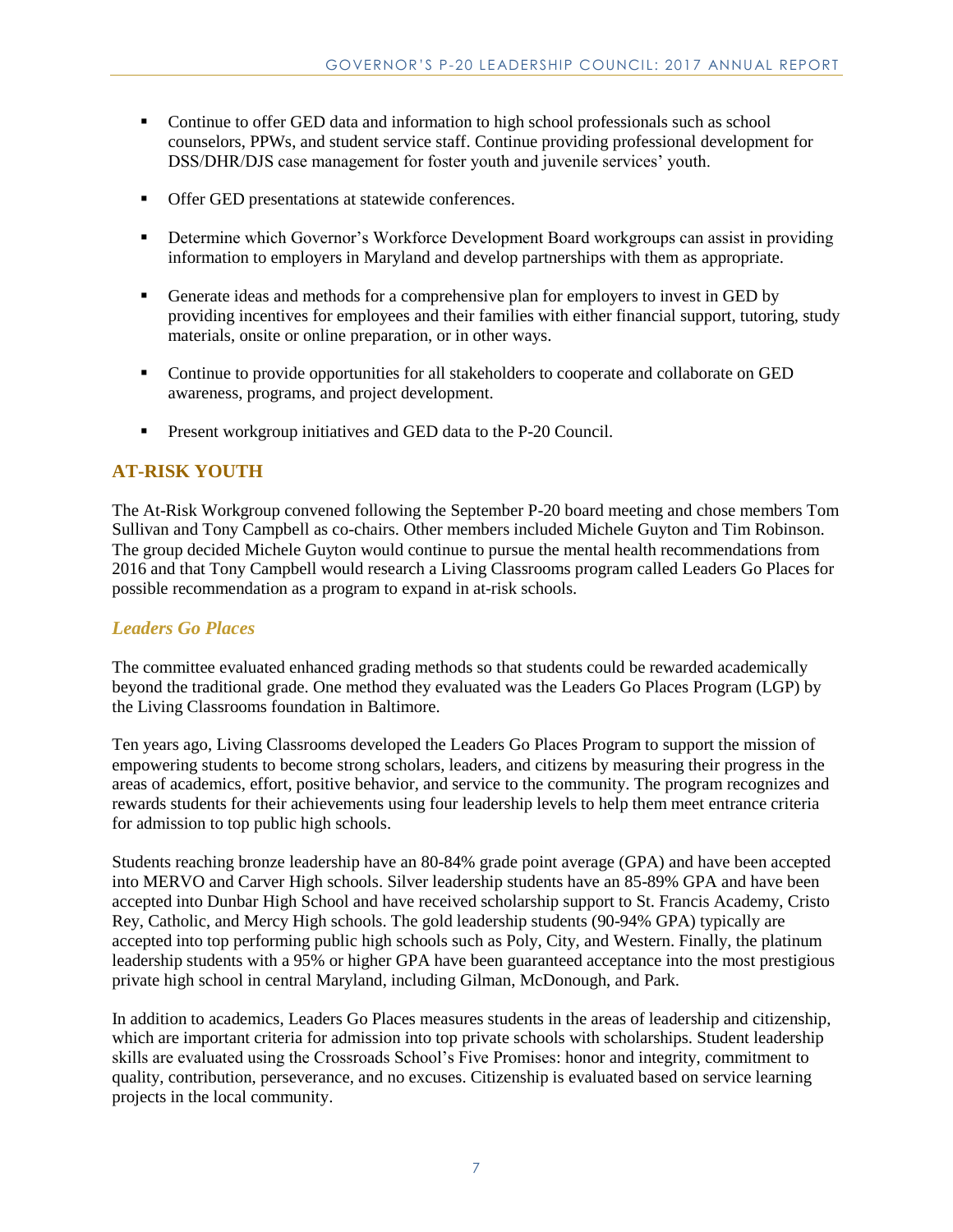This leadership program has been increasingly successful with the numbers of student leaders increasing each year. During the last four years, the number of students reaching leadership has doubled and now typically exceeds over 100 students each quarter. Leaders Go Places not only rewards students by getting them into good schools and exciting careers in the future, but while at Crossroads rewards them each quarter by taking them on exciting leadership trips such as the Smithsonian Museums, the Franklin Institute in Philadelphia, and the Virtual Reality Lab at UMBC.

The following is a potential grading system that incorporates scholarship, leadership, and citizenship.

**Scholarship:** This program inspires students to excel in the classroom by recognizing and rewarding academic achievement. Each quarter, students are encouraged to attain one of the four leadership levels or reach for the next level.

| Bronze:   | 80% GPA or higher |
|-----------|-------------------|
| Silver:   | 85% GPA or higher |
| Gold:     | 90% GPA or higher |
| Platinum: | 95% GPA or higher |

Leadership: Leadership is evaluated based on the students' ability to embody the Five Promises, which are recorded on report cards.

- 1) Honor and integrity (doing the right thing)
- 2) Commitment to quality (producing quality results)
- 3) Perseverance (never give up, try harder)
- 4) Contribution (help others!)
- 5) No excuses (live up to your commitments)

**Citizenship:** To qualify, students must have participated in service learning each quarter. Gold and platinum leaders must help to plan as well as participate in high-impact community service projects, for example: Ronald McDonald House, Meals on Wheels, Baer School (for disabled students), Ark School (for homeless children), etc.

**Recommendation:** At-Risk Workgroup members support more holistic approaches to student evaluation such as the Leaders Go Places program as a way to inspire academic and personal growth. The workgroup recommends more research and collaboration with MSDE to evaluate the possibility of expanding programs such as this in at-risk schools.

Enhanced grading can be implemented by combining three areas of performance into a standard of excellence achievable by every student: scholarship, leadership, and citizenship. Scholarship is based on grades and an effort designation. Leadership criteria include a set of five promises students must keep. Citizenship consists of completing service learning projects every quarter in their community. The workgroup believes that more students will be engaged in the educational process because new adjudication models will build confidence in students.

#### *Mental Health*

Several recommendations were made in last year's P-20 report regarding student mental health. As an extension of that initial work, the Maryland State Board of Education Mental Health Committee has been working with community partners and experts in the field to make changes and recommendations including regulatory and policy changes designed to decrease student suicide and promote the success of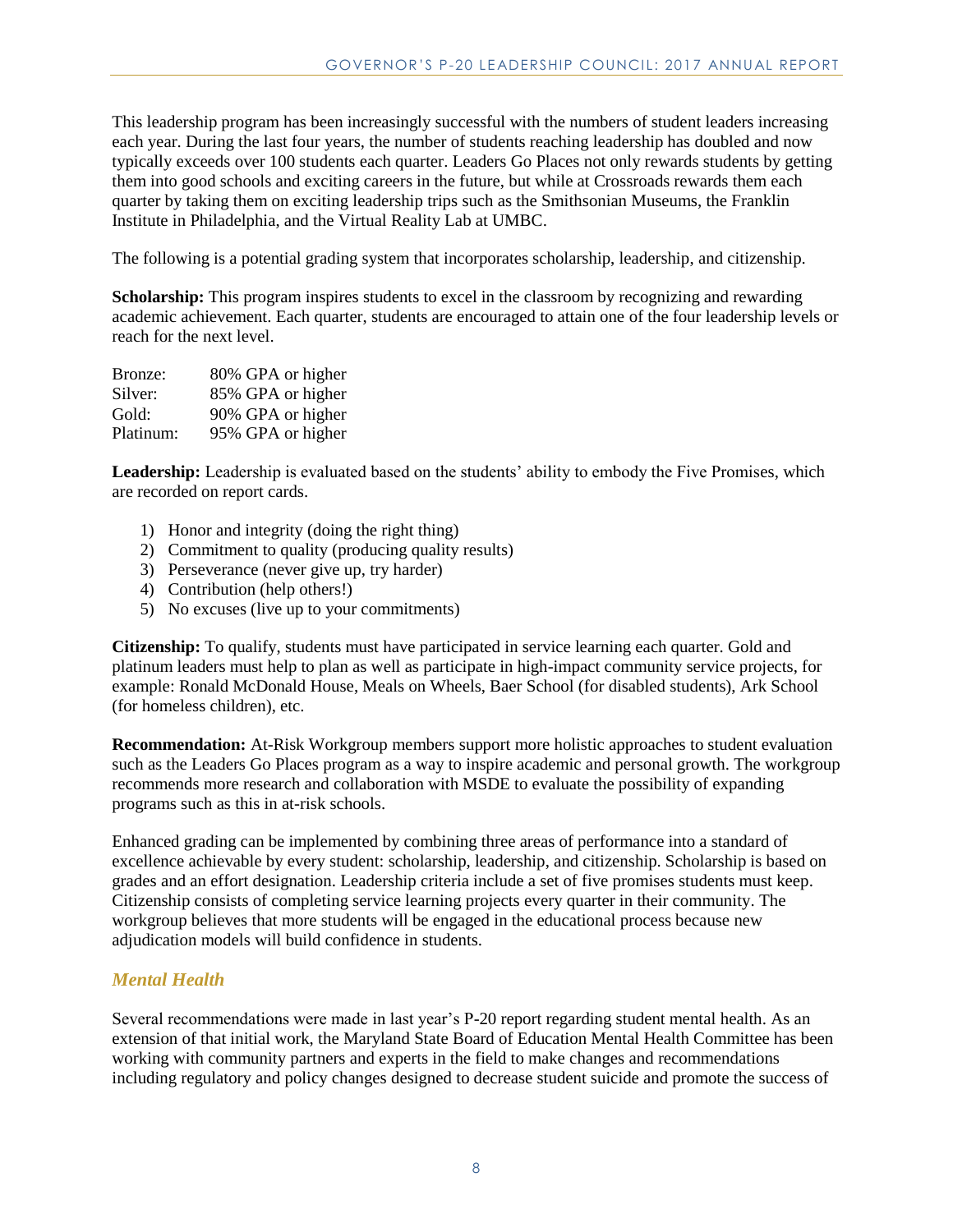the "whole child" in our public school system. The inaugural report of the committee is available in its entirety on the Maryland State Department of Education website.

The following recommendations were made to the state board on October 25, 2017. The At-Risk Workgroup supports these recommendations as written.

**Recommendation 1**: Acknowledge, recognize, and facilitate state and local school system awareness of mental health concerns of youth, including signs and symptoms, impact of trauma on the development of mental health issues and the link to youth suicide risk, evidence-based programs, and resources.



MSDE has recently completed online resources and new web pages regarding youth suicide and released PR statements to the local press.

This workgroup has expressed interest in proposing recommendations that trauma informed care and adverse childhood experiences frameworks be supported and actively promoted throughout the state in order to better understand, predict, and respond to mental health and educational needs in our schools. Recent research in this area has elucidated the effects of early traumatic events on the developing brains of children. Enhanced understanding of this research and specific training in the appropriate response to these changes in school is a critical skill for our school-based personnel in addition to our policymakers. Programs, such as ACEs training mentorships, are being reviewed and more discussion will follow on this topic.

**Recommendation 2:** Provide continuous updated statewide guidance and comprehensive training for staff to include educators, administrators, and student service personnel around student mental health to increase knowledge and skills of supporting students at-risk for suicide.



MSDE has recently completed and freely distributed the Resource Guide of Maryland School Mental Health and Wellness Programs including evidence-based best practices.

**Recommendation 3:** Develop mechanisms to determine the impact of suicide prevention programs.

Current projects for program evaluation are under review.

**Recommendation 4:** Explore and share with local school systems external funding opportunities to leverage partnerships with state agencies and national organizations to promote coordination of youth suicide prevention efforts.



This may be a recommendation that could be addressed by members of P-20 outside of this workgroup.

**Recommendation 5:** Develop regulations and policies to support school staff in delivering uniform and equitable services to students with mental health concerns.

Proposed policy changes are currently under review for many action items under this recommendation; however, the current P-20 workgroup has decided to adopt a proposed action under this recommendation to explore alternative pathways for certification of school psychologists and counseling staff to provide more school-based resources to support students with psychological and emotional challenges.

The maximum recommended ratio of school counselors to students according to the American School Counselors Association is 1:250. Currently Maryland schools are experiencing a shortage of qualified and certificated school counselors and far exceed those recommendations, particularly in high-risk areas. This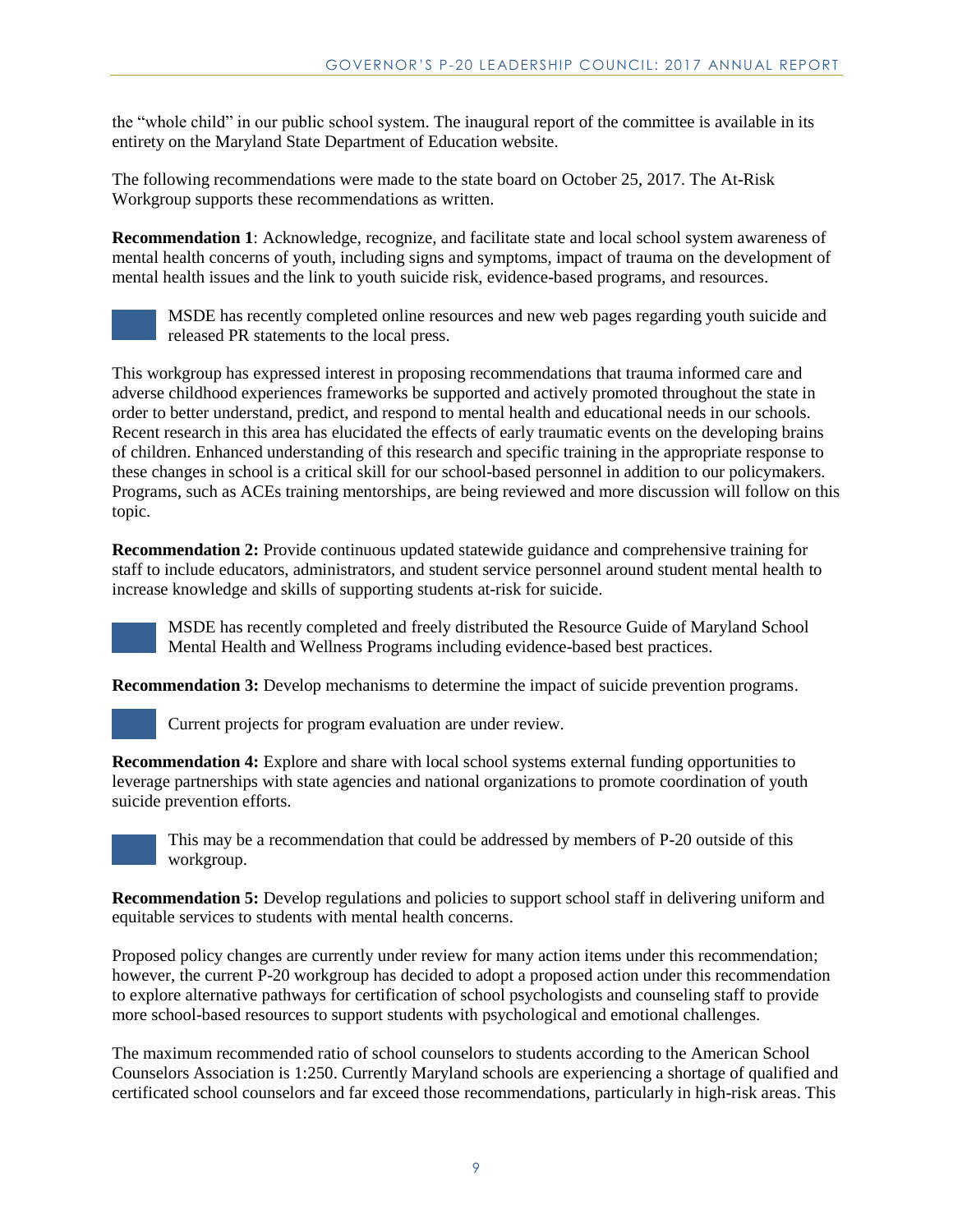workgroup acknowledges that we cannot appropriately address the issue of student mental health without improving this ratio. Currently there are many licensed mental health (LPC, LMHC) professionals who are not able to work within the public school system due to regulation and specific licensing requirements.

**Recommendation 6:** To investigate policies and initiate conversations between licensing boards and MSDE to explore alternative pathways or changes in regulation in order to increase our pool of qualified mental health professionals. These agencies may include the Board of Professional Counselors and Therapists, Board of Social Work Examiners, or Board of Examiners of Psychologists.

## **MARYLAND LONGITUDINAL DATA SYSTEM**

The MLDS Work Group of the P-20 Council was created to make the broader P-20 more aware of the Maryland Longitudinal Data System (MLDS) Center which was created by statute to "conduct research using timely and accurate student data and workforce data to improve the State's education system and guide decision making by State and local governments, educational agencies, institutions, teachers, and other education professionals."

During 2017, the MLDS Center and its research team engaged with multiple P-20 Work Groups to improve the understanding of what the MLDS can do, as well as providing study results to help inform policy advice being provided by the Work Groups.

#### *The MLDS as a Tool for Policy Decisions*

The creation of a longitudinal data system requires the collection of data over a long period of time, and that data can then be used to study the outcomes of students in the education system and workforce. In the short run, the MLDS can provide policy makers and education leaders with information to better understand questions having to do with the transitions between K-12 and post-secondary, between postsecondary and the workforce, and between K-12 and the workforce. As time goes on, detailed information about students' education and post-education outcomes will enable researchers at the MLDS Center to analyze the effectiveness of particular educational programs in terms of student outcomes and economic impact on the state.

#### *MLDS Data Shortcomings*

During 2017 the MLDS research team produced a number of new studies and dashboards that were in response to requests from a broad set of Maryland constituencies (including the state legislature, the executive branch, the P-20, and the education research community). The process of designing and performing these studies continues to inform the research staff on what sort of data they need in the MLDS, as well as improved methodologies for conducting the studies. During the past year, some of the current and emerging research questions being addressed by the Center seemed to point to a need to include more datasets that would give researchers improved inclusion of citizens across a broader set of post-secondary employment situations.

The MLDS Work Group has continued to engage the MLDS Center staff to better understand the impact of current data limitations (retention and availability) on the ability of the Center to analyze student and workforce outcomes with fidelity. In 2016, the Work Group requested that the MLDS Center evaluate and compile a list of current limitations that are affecting the MLDS and its effectiveness. A full report, entitled Data Gap Analysis, was prepared for the workgroup and the MLDS Governing Board, and is available for P-20 members from the Center staff. In the Data Gap Analysis, the Work Group was informed that data limitations may be the result of these possible situations (or a combination): 1) The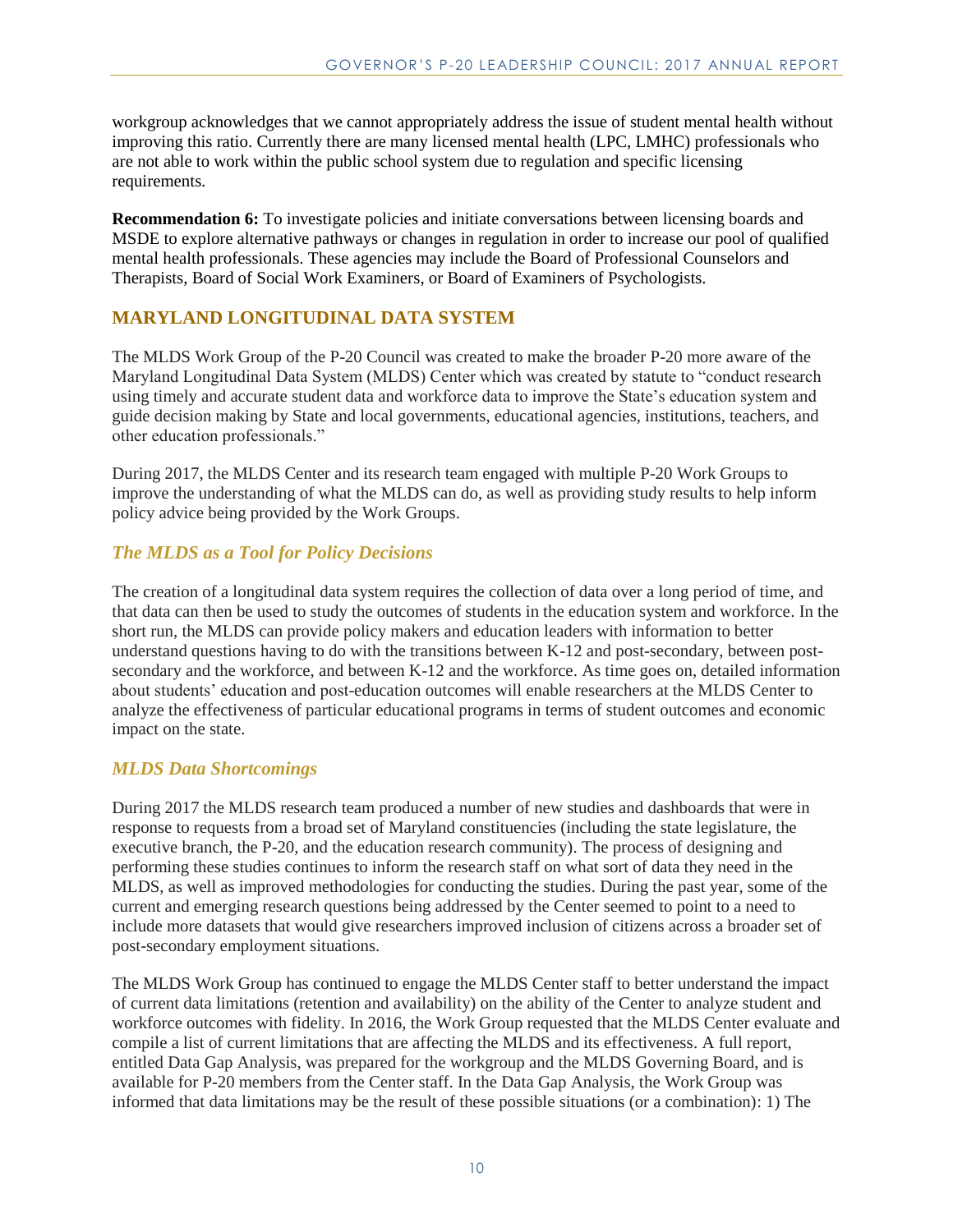Center currently has a data limitation that is constrained by state law; 2) The Center has a data limitation that is caused by the terms of MOUs that they have with state agencies that are providing data; 3) The Center has a research agenda item that cannot currently be met by its current data set; and/or 4) data is not available from any source.

The MLDS Center staff ranked the limitations that pose the most significant obstacles to accurately analyzing and reporting on student progress and outcomes over time and provided that ranked list as part of their report. The top five areas included: 1) Five-year de-linking of workforce data; 2) Lack of workforce data on citizens employed by federal agencies or the military; 3) Lack of indication of a job being full time or part-time; 4) Lack of information on K-12 student discipline; and 5) Inadequate information to characterize the job/career of people in the System. In 2017, the five-year de-linking limitation was corrected in statute by legislation, and the Center continues to work to eliminate these and other limitations. The MLDS Center staff have proposed resolutions for all of these data limitations with the exception of the job/career ambiguity problem.

#### *Consideration of Data Sources*

In the process of discussions with the MLDS Center staff, the Work Group considered the possibility of inclusion of new data sources that could improve the accuracy of MLDS-driven studies, as well as provide important insight for answering pressing education policy questions that may face the state. While controversial, the Work Group discussed the pros and cons of including private K-12 data, as well as data from the State Comptroller's office.

- The MLDS enacting statute states that private high school data can be included; however, the law is silent on the inclusion of data on private primary schools and pre-schools. There is no "forcing function" in the law to compel a private school to provide data, however, inclusion of that data would significantly improve the completeness of the data set. It is unclear what the benefit to the private K-12 institution would be if their data was included, and as such the sense of the Work Group was that few private schools would participate.
- Employment and income information in the MLDS today is made available through DLLR. This data does not provide information on individuals that are unemployed, nor does it provide income information for individuals that work for the Federal government.

#### *More Jobs for Marylanders Act*

In 2017, the MLDS Workgroup has been focusing on supporting the response to the "More Jobs for Marylanders Act" and its requirement to develop a goal for post-high school graduate incomes. These individuals are high school graduates that have not attained further college degrees, however, they may have taken college courses short of a degree and/or attained a career certification.

Analysis was conducted by the MLDS staff on these citizens, with the goal of understanding the status quo of wage earners prior to their  $25<sup>th</sup>$  birthday. Over 100,000 longitudinal outcomes were evaluated in the analysis, looking at three years of results in all Maryland counties and Baltimore City. The results showed considerable income variability in results across different counties, and this income was then compared to county-specific "Living Wage" calculations that used a methodology developed by MIT.

The "More Jobs for Marylanders Act" requires us to propose an annual income earnings **goal** for citizens who have not attained a 2-year college degree by age 25. In was our feeling that a goal should be something that is attainable (by one or multiple paths), and it should reflect an effort to produce the highest quality of life possible. We discussed the findings of this analysis with the Governor's Workforce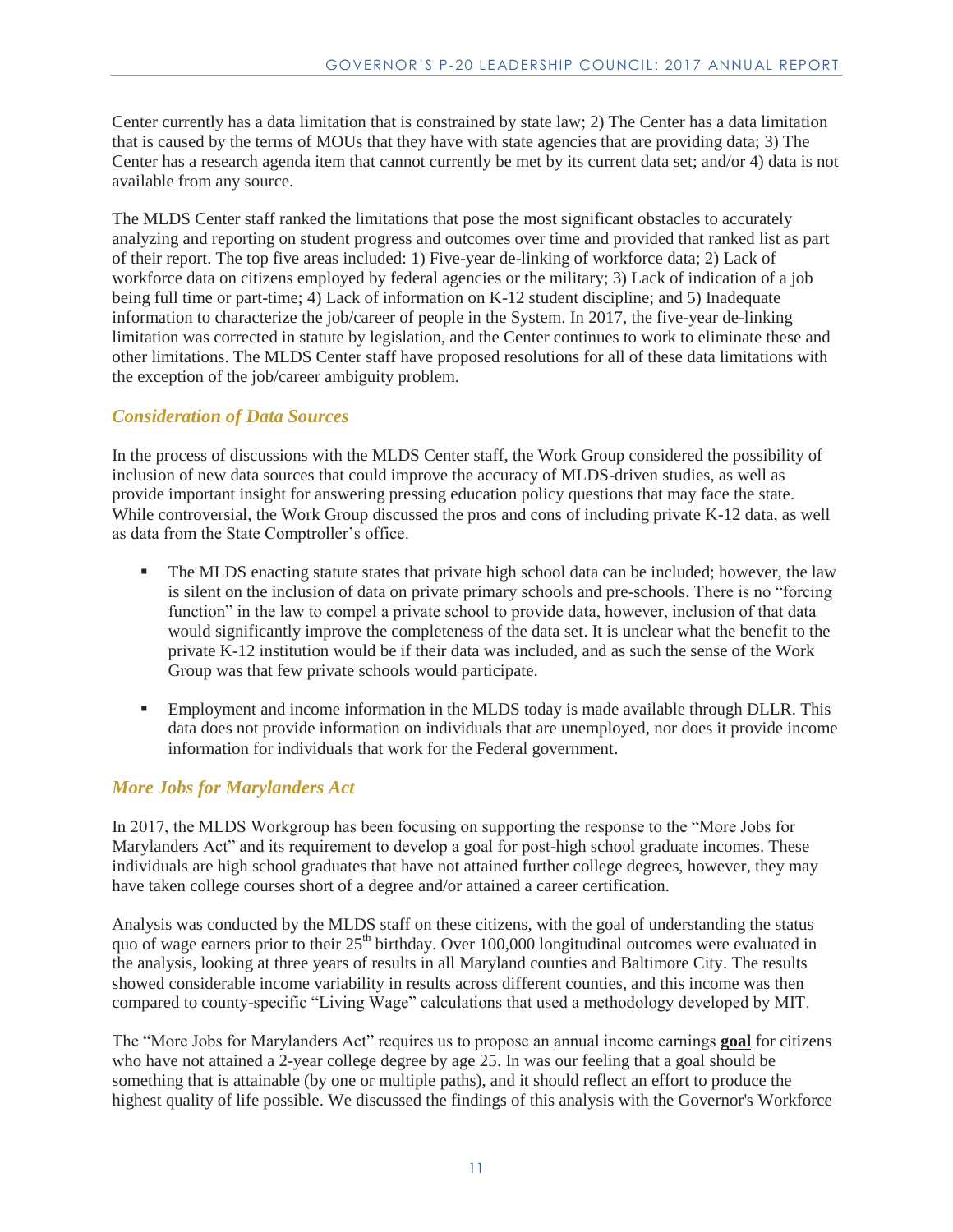Development Board, and we proposed a target income for this cohort following discussion. While not finalized, the work group recommended a statewide average income target for this cohort of 4% above the MIT Living Wage income. This number was selected based on subjective criteria derived from looking across the data in all counties, as well as realizing that there are additional citizens who are under-reported in the analysis due to lack of employment or intermittent employment. The work group believes that several counties in the state should be able to exceed this goal, while others will find it a challenge.

The work group did not exhaustively consider different policies to attain this goal, however, we did come to the conclusion that there are two paths that show promise based on the data. There are many high school graduates that have not taken further courses beyond high school, and they would be prime candidates for certificates. While data on certificates is currently limited in the MLDS system, there is evidence to conclude that citizens that attain these certificates are able to significantly improve their income over students without these certifications. Secondly, there are a large number of citizens in the 23- 25 year-old range that took some college courses, but did not complete a degree. Not only do these citizens suffer from a lower income due to lesser skills, many are also suffering from the effects of delaying entry into the workforce while they were attending college which they did not complete. The data suggests that a program to incentivize those citizens to either complete an Associate Degree or attain a certificate would also significantly increase the state income average for these citizens, since we generally expect a double digit increase in earnings based on attainment of the Associate Degree.

The work group discussed that there are many variables at work here (statutory increases in minimum wage, employment demand for different career fields, geographic variability in employment demand, age demographics of different Maryland counties, etc.), and as such, the policies developed to address the increase in income for this cohort must either be highly specific to individual county needs, or represent a broad policy direction that can be tailored by each county and Baltimore City.

Additionally, this MLDS study revealed that limitations in the availability of income and private secondary school data restricted the number of people that could be used in the study. This data unavailability required the study to be caveated in ways that limit the extent to which the P-20 and policy makers can draw conclusions and develop effective policy from the study results. The study methodology sought to only include data for citizens where the system had continuous coverage – i.e., only those individuals with high school data and continuous employment records were included. That meant that private high school students were not included, Federal employees were not included, and individuals who were not employed (and not in school) were not included. This collection of excluded citizens represents more than half of the population in this age and education group. The MLDS Center staff believes that this can be rectified within the current law governing the Center's operation by requesting income data from the State Comptroller's Office. The P-20 MLDS work group recommends that those inter-agency discussions continue, and that the MLDS Center work to address this and other data gaps in the system.

#### **WORKFORCE DEVELOPMENT**

The P-20 Workforce Development Work Group met several times between June 2017 and December 2017, under the leadership of Chancellor Robert Caret. A review of the meetings is detailed below. The report closes with a set of recommendations. Sources the workgroup is currently using to understand supply and demand and gaps in the industries of interest include:

- MHEC Degree Information System (for all credentialing data)
- DLLR Occupational projections data, U.S. Department of Labor (for demand data on specific occupations)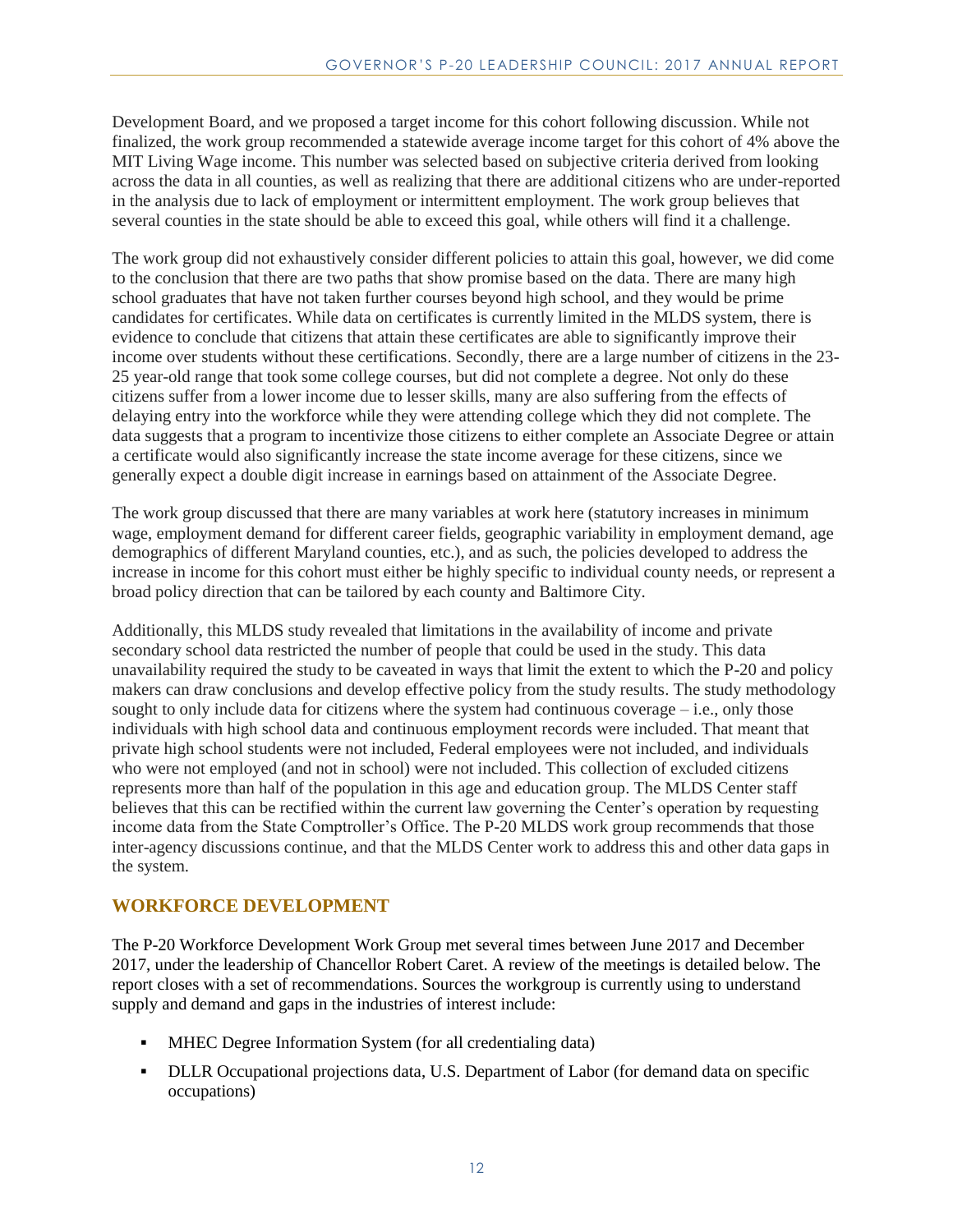- U.S. Department of Labor  $O^*$ Net occupational data (for grouping of sector, industry and other supporting data)
- U.S. Department of Labor Career One Stop (for specific credential requirement data)
- MHEC Academic Program Inventory, USM Academic Program Inventory (for determination of potential supply pipelines)
- Various one-shot Industry, State and Federal Reports (to ensure that emerging sectors are included even when demand has not yet ramped up)

#### **June 5, 2017**

At the June 5 meeting, Michael Harrison reviewed the final report from 2016, and the group had a discussion of next steps.

In the 2016 Governor's P-20 Leadership Council Final Report, the Work Group recommended:

- Developing goals for high areas of workforce need: STEM, cyber, Health Professions.
- **•** Developing approaches to expand pipelines to workforce areas of need through both apprenticeships and college pathways.
- Convening a meeting with workgroup members and Maryland Longitudinal Data System Center (MLDSC) and partner agencies and stakeholders to improve flow of data into the MLDS, and to improve responsiveness to and coordination with agencies and the P - 20 Council.
- Encouraging the establishment of partnerships between Maryland higher education institutions and apprenticeship programs to identify ways to promote and encourage expansion of areas of apprenticeship and improve outcomes for apprentices. This may include developing pathways for apprenticeship students to transition into postsecondary certificate and degree programs, expanding partnerships to provide classroom instruction in apprenticeship programs, supporting organizations and businesses seeking to employ apprentices, and providing stackable and transferrable credentials to enhance the value of successful apprenticeships.

A key recommendation was the need to collect better data on apprenticeships and better identify key pathways to apprenticeships in appropriate fields. Dr. Lynne Gilli (MSDE) shares responsibility for "Apprenticeship Maryland" with DLLR and continues to keep the workgroup informed about the youth apprenticeship pilot program in Frederick and Washington Counties.

Chancellor Caret reported on his participation in the Aspen Panel on the *Future of Work*, and described the special attention given to how artificial intelligence (AI) will be influencing the definition of work, moving into the future. As technology and AI are improved, "work" disappears. That being said, service areas such as healthcare industries, nursing, social work, and human-to-human work will be emphasized in the near future.

Michael Harrison reported on Senate Bill 317, which requires that P-20 do research and advise GWDB on recommendations related to targets for CTE students. The P-20 MLDS workgroup worked with MLDS staff and the Governor's Workforce Development Board to produce this report.

Michael DiGiacomo reported that GWDB has task forces working in several areas:

- manufacturing and skilled trades group
- $\blacksquare$  healthcare and life science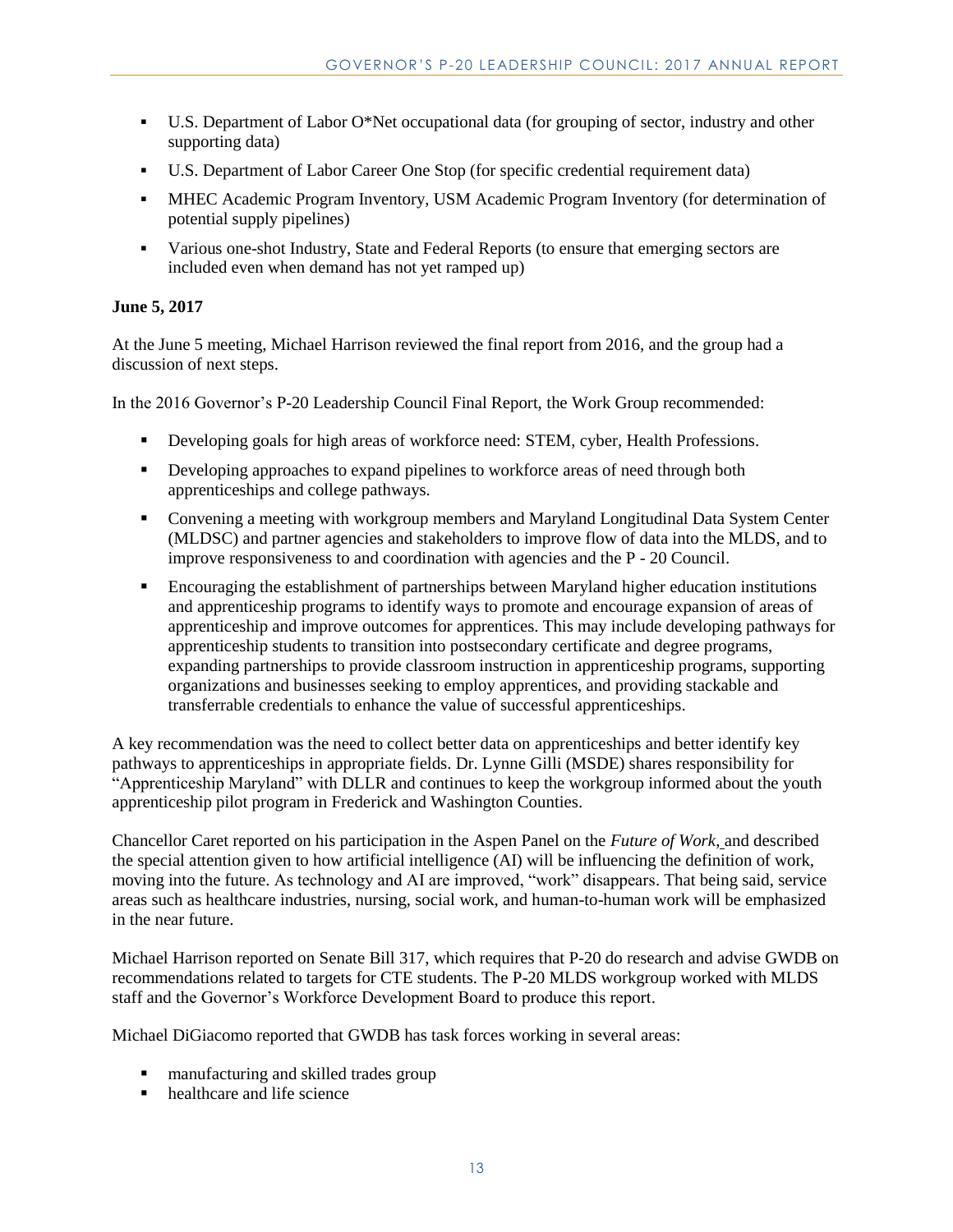- cyber and IT
- changing demographics
- **marketing and branding**

GWDB has 120 people on their task forces and they trying to get businesses involved to identify best practices.

#### **August 29, 2017**

Chancellor Caret reported on conversations with Secretary Schulz, which included

- A coordinated plan and goals to address targeted areas of workforce need
- Need for improved data to drive the plan and the goals
- Role for DLLR to provide data on apprenticeships
- Possibility of pilots with university programs and targeted companies (UMUC, UMES, FSU)

#### Postsecondary Workforce Initiatives

The workgroup agreed that DLLR, MLDS and GWDB would determine which sets of data would be used for goal setting. There was general agreement that it is important to set some goals for apprenticeship pathways. Industry already collaborates on apprenticeships with many community colleges. Questions were raised about opportunities for industry certification through CTE and apprenticeship pathways. A survey of community colleges may be a useful tool to collect information on current pathways and partnerships.

MSDE representatives raised the issue of CTE teacher pool. CTE pathway expertise exists in people who are in the workforce, but they cannot teach in our schools because they are not certified. How can we open opportunities for new credentials for industry experts? MSDE is working on strategies to expand the pool of qualified teachers – recommendations will be forthcoming from the Teacher Induction, Retention and Advancement (TIRA) Act of 2016 Workgroup.

#### Maryland Longitudinal Data System MLDS: Ross Goldstein

Ross Goldstein gave a report on the current activity at MLDS, and described some of the possibilities and constraints of the current system:

- MLDS is working on dashboards that use a small number of common metrics to report on education and employment outcomes across workforce development programs;
- MLDS is working on supply and demand reports that compare the number of trained workers in a state to the number of workers that employers need to help align training with employer demand.
- **MLDS** can only work on cross-sector data needs, so many of the apprenticeship inquiries need to go through DLLR. If we want to look at pathways from CTE programs to careers, that could be an MLDS project because it crosses from K-12 to workforce.

Ross reported that MLDS is currently working on Senate Bill 317 requirements to compare certificate vs AA degree earners and their job outcomes, and look at wage outcomes for 25 year olds without AA or BS. MLDS is available to assist in research for the P-20 Workforce Workgroup as questions arise.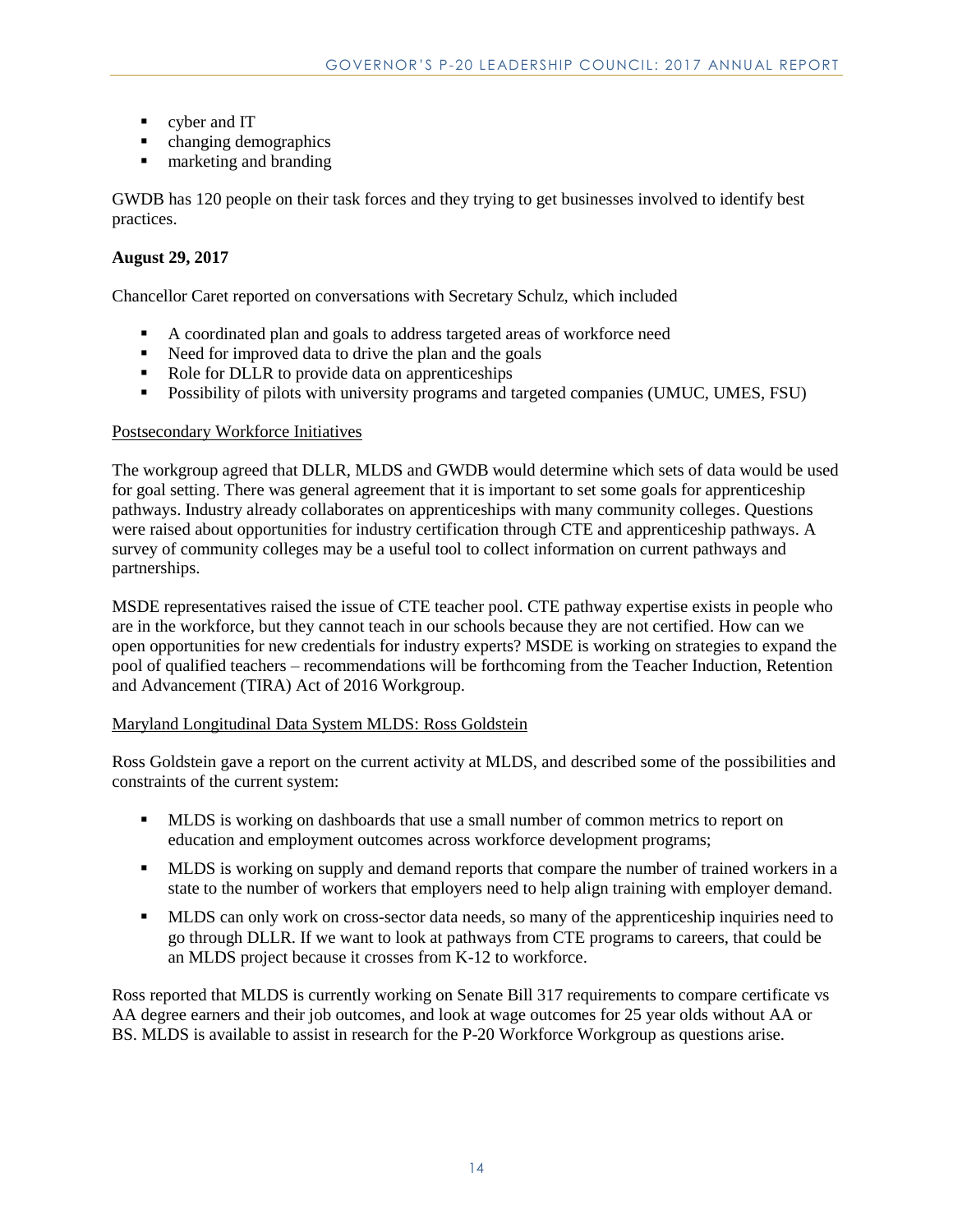Topics from workgroup discussion include:

- Do we need a study or separate workgroup about cyber, like the USM healthcare group?
- Can we review what we learned from the Burning Glass study?
- NSA and the Department of Commerce (Ken McCreedy leading a workgroup) would be interested in cyber workforce pipeline.

GWDB also has two task forces: health and cyber, including a cross section of stakeholders. Michael DiGiacomo will be reporting on those task forces at a later date.

#### **October 16, 2017**

Chancellor Caret convened a meeting of USM, GWDB and DLLR representatives to clarify the data necessary to answer questions related to the workforce pipelines.

This discussion is a work in progress, and will continue to include MLDS. Much of the P-20 work is clarifying where to go for answers to questions that cross sectors between K-12 schools, higher education and workforce development.

Key areas of discussion between DLLR, GWDB and USM:

- It is important to get the correct people through the correct path, and make information available to P-20.
- Businesses do not always know the difference between internship/ apprenticeship/ certificate. Who is charged with communicating that?
- The Kirwan Commission is addressing the CTE opportunities directly. DLLR/P-20 should inform the Kirwan Commission priorities with information on the state's job opportunities. The Kirwan Commission is considering moving the college/career readiness standard to 10th grade which aligns with the goal of improving pathways into CTE.

Chancellor Caret reported that *ExcelMaryland* will be mapping cyber and healthcare, and that MLDS is already engaged.

The workgroup is interested in doing a survey that could capture the number and productivity of certificate programs in workforce shortage areas. MCCEI (Maryland Center for Construction Education & Innovation) prepared some information/ regional asset mapping, but the estimated cost to do regional mapping (like Burning Tree Report) was \$40,000. P-20 would require funding to do sophisticated analysis of workforce needs/productivity/ROI.

GWDB offered that its 12 local board could do the reporting if requested by DLLR.

#### Two areas of workforce shortage require attention from the State: Healthcare and Cyber

The USM Office of Economic Development has been working with DLLR on a pilot apprenticeship initiative to address the growing workforce demand in the bio-health and cyber fields. As of Fall 2017, they were studying market reports and industry knowledge to create a mix of certification, 2-year, 4-year, and contract training programs. They were also assessing funding resources and government-industry partnerships to address costs related to apprenticeships, skills training, and educational programming.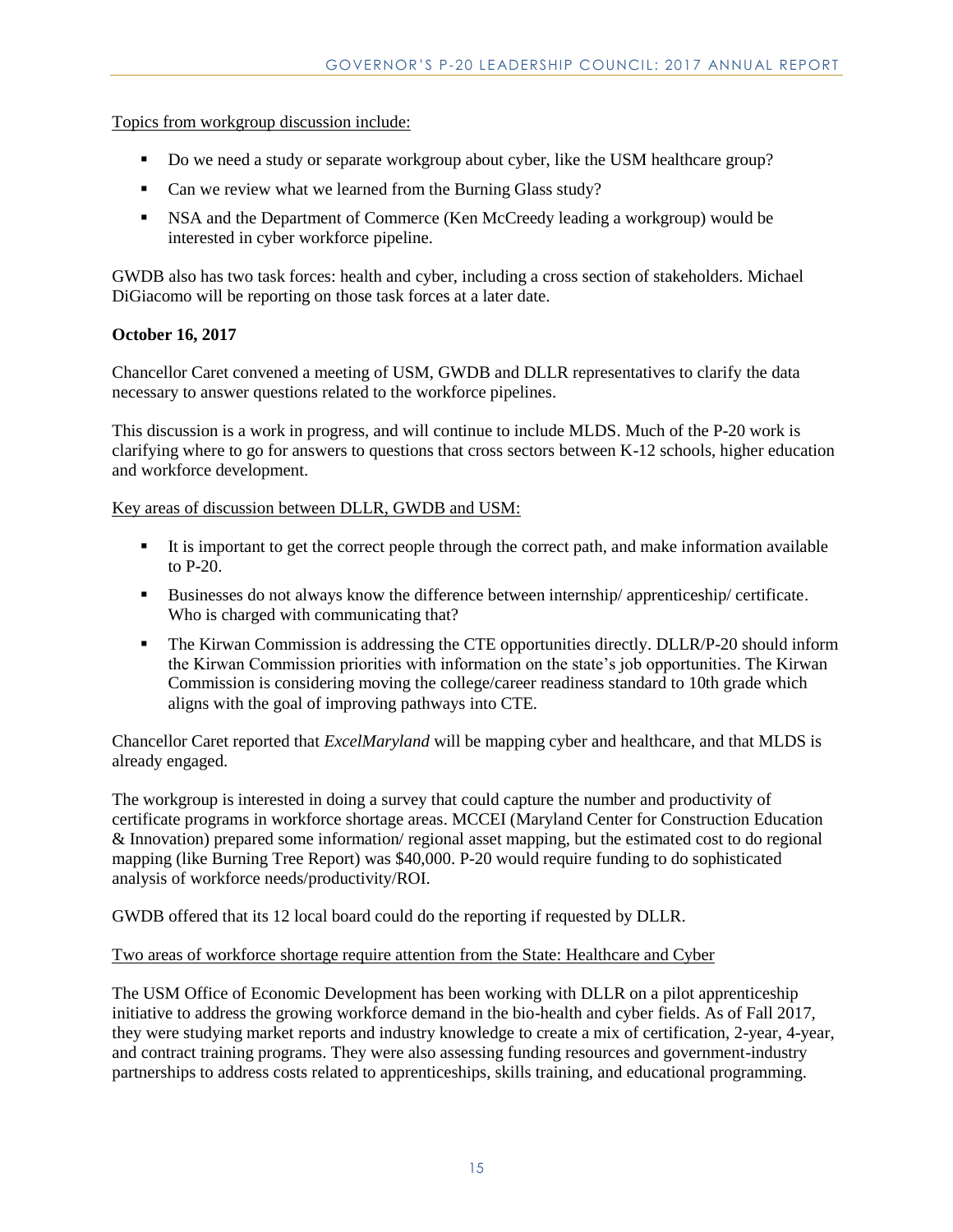More work in these two areas includes:

#### Healthcare

In 2016, Chancellor Caret charged a President's Task Force on Healthcare, chaired by President Jay Perman (UMB), to assess the workforce needs in the healthcare industries, and present a report to the Chancellor.

The Task Force is addressing the following issues:

- reducing shortages in primary care and other areas determined to be most acute in the state and most damaging to Marylanders' health and wellness
- increasing the pool of health professionals in Maryland's medically underserved areas
- cultivating diversity in Maryland's health care workforce, so that practitioners better reflect the populations they serve
- providing an overview of clinical placement needs in critical areas (eg, nursing, physical therapy)
- analyzing the P-20 pipeline effectiveness

#### Cyber

GWDB Cyber and IT Task Force met May 2017 and posted a report on their website: <http://www.gwdb.maryland.gov/groups/it.shtml> .

There are additional resources online that define the cyber workforce needs in the region, including:

- NIST NICE Framework (DHS initiative) [https://www.nist.gov/itl/applied](https://www.nist.gov/itl/applied-cybersecurity/nice/about/working-group)[cybersecurity/nice/about/working-group](https://www.nist.gov/itl/applied-cybersecurity/nice/about/working-group)
- Maryland Department of Commerce [http://commerce.maryland.gov/grow/workforce](http://commerce.maryland.gov/grow/workforce-development-and-training)[development-and-training](http://commerce.maryland.gov/grow/workforce-development-and-training)
- WorkSmart<http://mdacc.org/worksmart/>and [mdworksmart@mdacc.org](mailto:mdworksmart@mdacc.org)
- **Partnership for Workforce Quality [http://commerce.maryland.gov/grow/partnership-for](http://commerce.maryland.gov/grow/partnership-for-workforce-quality-pwq)**[workforce-quality-pwq](http://commerce.maryland.gov/grow/partnership-for-workforce-quality-pwq)
- Maryland Business Works<https://www.dllr.state.md.us/employment/mbw.shtml>
- **Employment Advancement Right No[w http://www.dllr.state.md.us/earn](http://www.dllr.state.md.us/earn)**
- Cyber Pathways Program at 14 Maryland Community Colleges [http://www.cyberpathwaysacrossmd.com](http://www.cyberpathwaysacrossmd.com/)
- Baltimore Cyber Range [http://commerce.maryland.gov/media/governor-larry-hogan-joins-eta](http://commerce.maryland.gov/media/governor-larry-hogan-joins-eta-and-cyberbit-to-open-baltimore-cyber-range)[and-cyberbit-to-open-baltimore-cyber-range](http://commerce.maryland.gov/media/governor-larry-hogan-joins-eta-and-cyberbit-to-open-baltimore-cyber-range)

The Maryland Department of Commerce also recently released their [Maryland Cybersecurity Asset Map.](http://eagb.maps.arcgis.com/apps/MapSeries/index.html?appid=f1480443ee5d4fbabd710890431a5af4) This interactive data source displays in list and geographic format all assets around the state related to cybersecurity. The assets are categorized by:

- **Accelerators**
- **Cybersecurity Businesses**
- Education and Training
- Federal Civilian Facilities
- Federal Military Facilities
- **Incubators**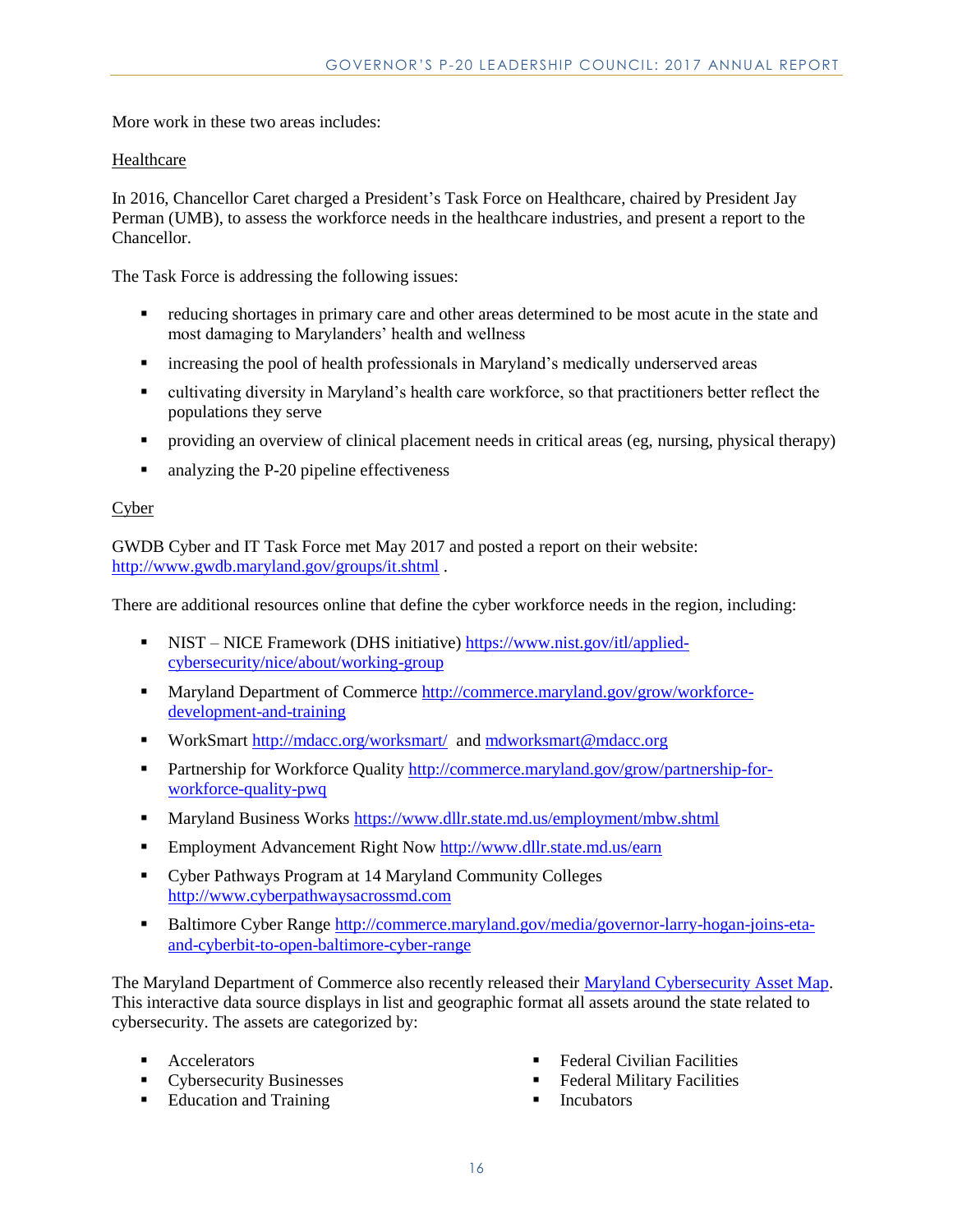- **International Partnerships**
- Partnerships
- Research Assets
- Tech Transfer Activity
- **•** Venture Capital

Through December 2017, the Department was taking feedback on the contents of the listing. This source will eventually help the Work Group in analyzing the industry pipelines of interest.

Finally, a recent relevant development in the cyber workforce arena: Governor Larry Hogan issued an executive order in November and charged the *Cybersecurity and Information Technology Task Force* with studying opportunities to grow Maryland's economy through the computer science and information technology industry (Executive Order 01.01.2017.27). The Task Force is to report to the Governor, the Senate President, and the Speaker of the House by June 1, 2018. *[CYBERSECURITY & INFORMATION TECHNOLOGY TASK FORCE](http://msa.maryland.gov/msa/mdmanual/25ind/html/80wo.html#cyber)*. The P-20 Council will form a new workgroup in 2018 to work with the Governor's Workforce Development Board to assist with developing these computer science recommendations.

## *2018 Goals*

- DLLR and GWDB should develop a survey for community colleges to gather information on existing apprenticeship pathways, including those that lead to AA and AS degrees, and those that lead to industry certification, and make recommendations for possible efficiencies.
- DLLR and P-20 should identify targets for apprenticeships based on information from survey.
- When the Kirwan Commission recommendations are released, the P-20 Council will assess the impact of the recommendations on the current pipeline to careers and professions and work closely with the Kirwan Commission to ensure the recommendations for CTE and College and Career Readiness reflect evidencebased best practice.
- USM, MICUA, MACC, MSDE and DLLR should review the progress on closing gaps between supply and demand in key industries every two years and make recommendations as to changes warranted.
- USM, MICUA, MACC, MSDE, DLLR and MLDS should analyze the workforce pathways data to determine if any unintended equity issues arise from career pathways policies and recommend approaches to mitigate any found.

## **MARYLAND COLLEGE AND CAREER-READY STANDARDS (MCCRS)/PARCC**

As the foundation for the P-20 pipeline, college-ready standards and assessments can help ensure that more students arrive on college campuses prepared for college-level work and are on track from day one to earn a degree or certificate. Ensuring that standards and assessments are college-ready helps to close the preparation gap so that proficient in high school means prepared for college or work. It is essential that Pre-K to 12 leaders and higher education leaders' partner on these processes to ensure the standards and assessments are truly collegeready and career-ready.

This workgroup charge was to research and analyze data to ensure that Maryland College and Career Ready Standards (MCCRS) and PARCC Assessments accurately reflect the State's college and career readiness initiatives. Members include Heather Lageman, Chair, Andrea Chapdelaine, Jack Smith, Robert Willoughby, D'Ette Devine, Ellen Pultro, and Nancy Shapiro.

The workgroup met to review the two most recent studies related to comparable scores between the various CCR instruments. In particular, the *Longitudinal Study of External Validity of the PARCC Performance Levels: Phase 1 Report* shows excellent alignment between the PARCC assessment and the MCCRS. The challenge is time. We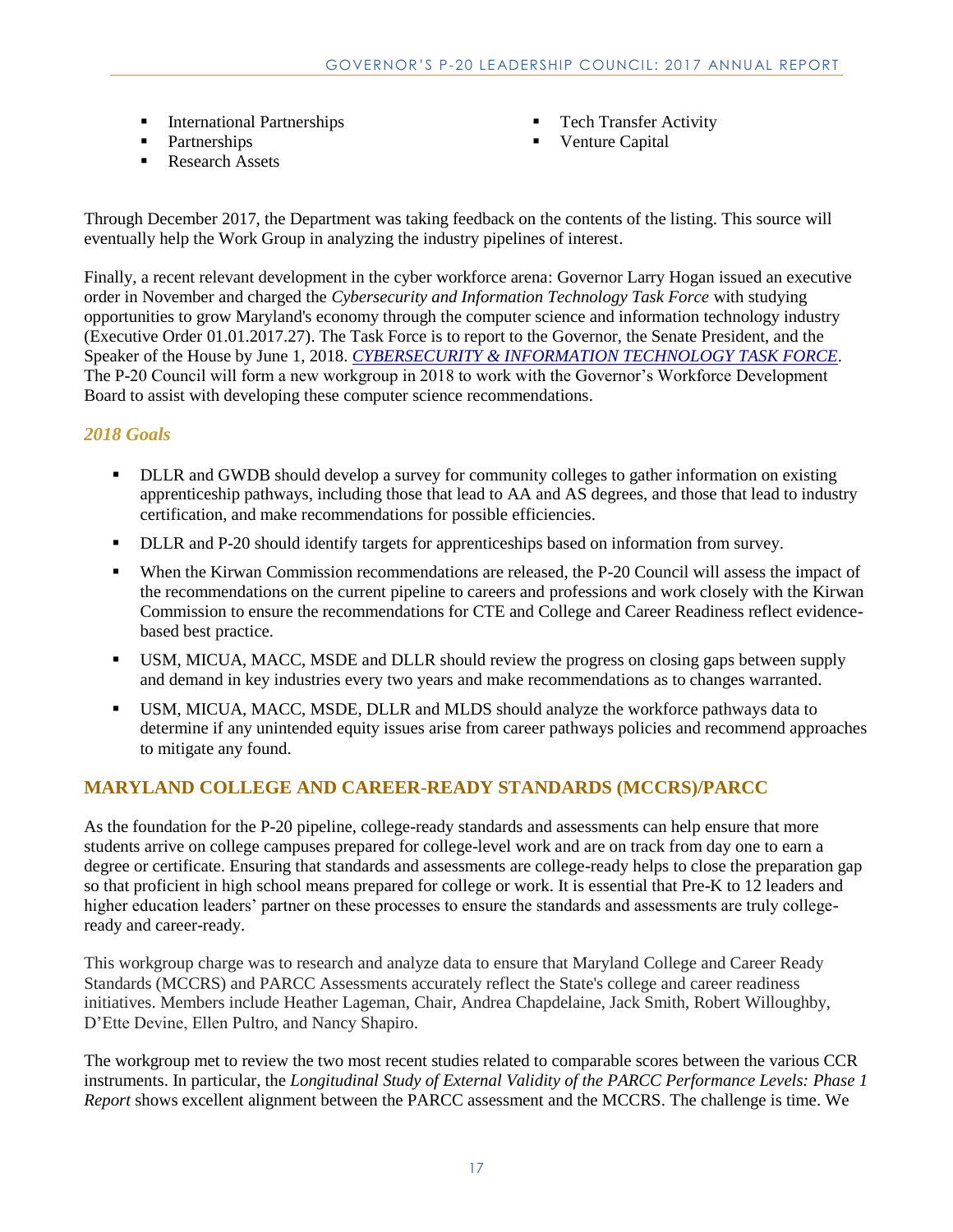need to wait for students to take all of the instruments to compare results. Every year our population size increases as more students take the assessments as they matriculate.

The MCCRS/PARCC Workgroup proposes to submit a formal request to MLDS for a multi-year study comparing students' grades in college to the PARCC scores. The workgroup believes that there is value in taking this study on within the state of Maryland. It should be a multi-year study because the population size will grow as students matriculate. In addition to PARCC, the study should be expanded to include the ACT and SAT. Dr. Doug Strader from MSDE will provide additional language from the PARCC Study to ensure an aligned request for research.

The MCCRS/PARCC Workgroup also looks forward to the long term research from the MLDS Governing Board Approved Requests for Data Analysis:

**Long-Term Recommendation 1**: MLDS develop a report on analysis of the cycle of formative-summative testing and connection to entrance into and success in postsecondary education. Include in the report data disaggregated by subgroup, high performers and best practices, and analysis of data gaps.

**Long-Term Recommendation 2:** MLDS develop a report on the mean comparison between PARCC Implementation Years 1 through 3 and connection to entrance into and success in postsecondary education.

#### *2018 Goals*

The workgroup charge of analyzing MCCRS/ PARCC assessment research is precluded by the lack of available data in the short-term, and overlaps with the biennial College and Career Readiness workgroup statutory requirements. Therefore, the group has decided to merge with the MCCRS workgroup and combine resources to more effectively research MCCRS.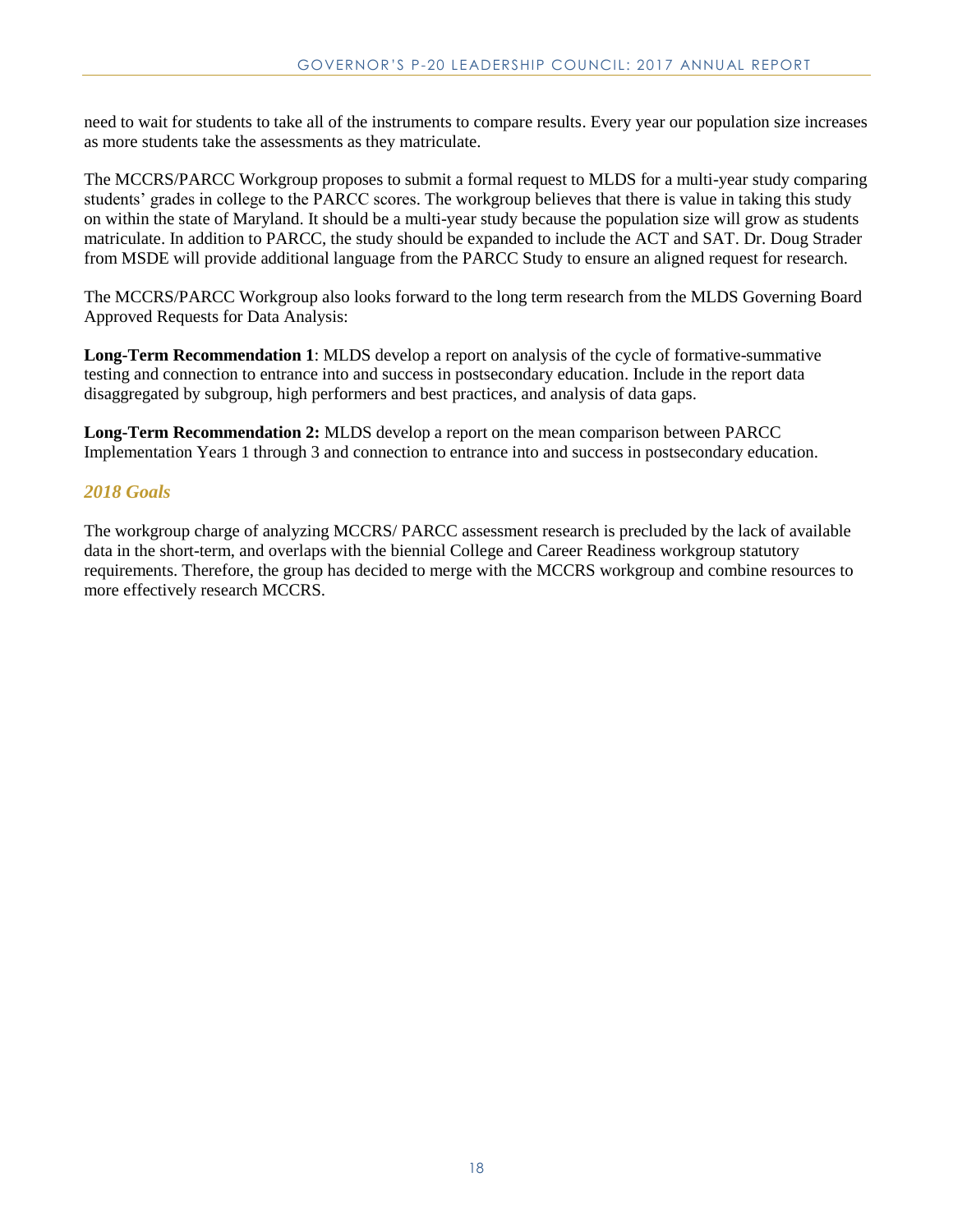# Appendix - Status of 2016 P-20 Goals and Recommendations

|                | <b>Maryland Longitudinal Data System Workgroup</b>                                                                                                                                                                                                                                                                                                                                                                                                                                                                                                                                                                                                                    | <b>Status</b> |
|----------------|-----------------------------------------------------------------------------------------------------------------------------------------------------------------------------------------------------------------------------------------------------------------------------------------------------------------------------------------------------------------------------------------------------------------------------------------------------------------------------------------------------------------------------------------------------------------------------------------------------------------------------------------------------------------------|---------------|
| 1              | The P-20 Council should endorse the MLDS Governing Board recommendations.                                                                                                                                                                                                                                                                                                                                                                                                                                                                                                                                                                                             | Complete      |
| $\mathfrak{2}$ | The MLDS Center should brief the P-20 Council regarding these known data gaps, as well as any<br>additional data gaps that become apparent during research efforts.                                                                                                                                                                                                                                                                                                                                                                                                                                                                                                   | In Progress   |
| 3              | The P-20 MLDS work group should continue into 2017, and increase its efforts to meet the research<br>needs of other P-20 work groups and the education/workforce training community at large in<br>Maryland.                                                                                                                                                                                                                                                                                                                                                                                                                                                          | In Progress   |
|                | <b>Workforce Development Workgroup</b>                                                                                                                                                                                                                                                                                                                                                                                                                                                                                                                                                                                                                                | <b>Status</b> |
| 1              | Develop goals for high areas of workforce need: STEM, cyber, Health Professions.                                                                                                                                                                                                                                                                                                                                                                                                                                                                                                                                                                                      | In Progress   |
| $\overline{c}$ | Develop approaches to expand pipelines to workforce areas of need through both apprenticeships and<br>college pathways.                                                                                                                                                                                                                                                                                                                                                                                                                                                                                                                                               | In Progress   |
| 3              | Workgroup members would like to convene a meeting with Maryland Longitudinal Data System<br>Center (MLDSC) and partner agencies and stakeholders to improve flow of data into the MLDS, and<br>to improve responsiveness to and coordination with agencies and the P-20 Council.                                                                                                                                                                                                                                                                                                                                                                                      | In Progress   |
| $\overline{4}$ | Encourage the establishment of partnerships between Maryland higher education institutions and<br>apprenticeship programs to identify ways to promote and encourage expansion of areas of<br>apprenticeship and improve outcomes for apprentices. This may include developing pathways for<br>apprenticeship students to transition into postsecondary certificate and degree programs, expanding<br>partnerships to provide classroom instruction in apprenticeship programs, supporting organizations and<br>businesses seeking to employ apprentices, and providing stackable and transferrable credentials to<br>enhance the value of successful apprenticeships. | In Progress   |
|                | <b>High School Equivalent/ GED Workgroup</b>                                                                                                                                                                                                                                                                                                                                                                                                                                                                                                                                                                                                                          | <b>Status</b> |
| 1              | Support legislation allowing, but not requiring, a GED Options Program® to be instituted in local<br>school systems to broaden opportunities to designate high school proficiencies for at-risk student<br>success. Likewise, support legislation to revise the existing law which states that students currently<br>enrolled in school must be officially withdrawn in order to take GED® tests.                                                                                                                                                                                                                                                                     | Complete      |
| 2              | Create and pilot a Personalized Tutoring Program for GED® Mathematics in Anne Arundel County<br>offering free tutoring to adults who have taken, but not passed, the GED® Math module.                                                                                                                                                                                                                                                                                                                                                                                                                                                                                | Complete      |
| 3              | P-20 Council representatives should present information about GED® testing at a Maryland<br>Association of Boards of Education meeting and at a Public School Superintendents' Association of<br>Maryland to reinforce awareness to all school superintendents of SB 264 2008, Chapter 378,<br>Alternative Education Programs and GED Requirements.                                                                                                                                                                                                                                                                                                                   | In progress   |
| 4              | Identify successful marketing and advertising strategies to enhance awareness of GED® testing for<br>youth, older adults and New Americans.                                                                                                                                                                                                                                                                                                                                                                                                                                                                                                                           | Complete      |
| 5              | Provide opportunities for business leaders in Maryland to gain an understanding of the benefits of<br>helping their employees obtain a high school diploma by targeting companies that employ large<br>numbers of employees who do not have a high school diploma.                                                                                                                                                                                                                                                                                                                                                                                                    | In progress   |
| 6              | P-20 Workgroup members will examine alternative diploma programs that provide high school<br>equivalency credentials in other states.                                                                                                                                                                                                                                                                                                                                                                                                                                                                                                                                 | Revisiting    |
|                | Maryland College and Career Ready Assessment/ PARCC Workgroup                                                                                                                                                                                                                                                                                                                                                                                                                                                                                                                                                                                                         | <b>Status</b> |
| 1              | Utilize the collective resources of the P-20 Council to assist in developing a coherent message on<br>MCCRS and PARCC by bringing together an inter-agency statewide communication task force on<br><b>MCCRS</b> and PARCC.                                                                                                                                                                                                                                                                                                                                                                                                                                           | In Progress   |
| 2              | Request the Maryland Longitudinal Data Center to develop a report on students' performance on KRA<br>and their performance in elementary grades.                                                                                                                                                                                                                                                                                                                                                                                                                                                                                                                      | Complete      |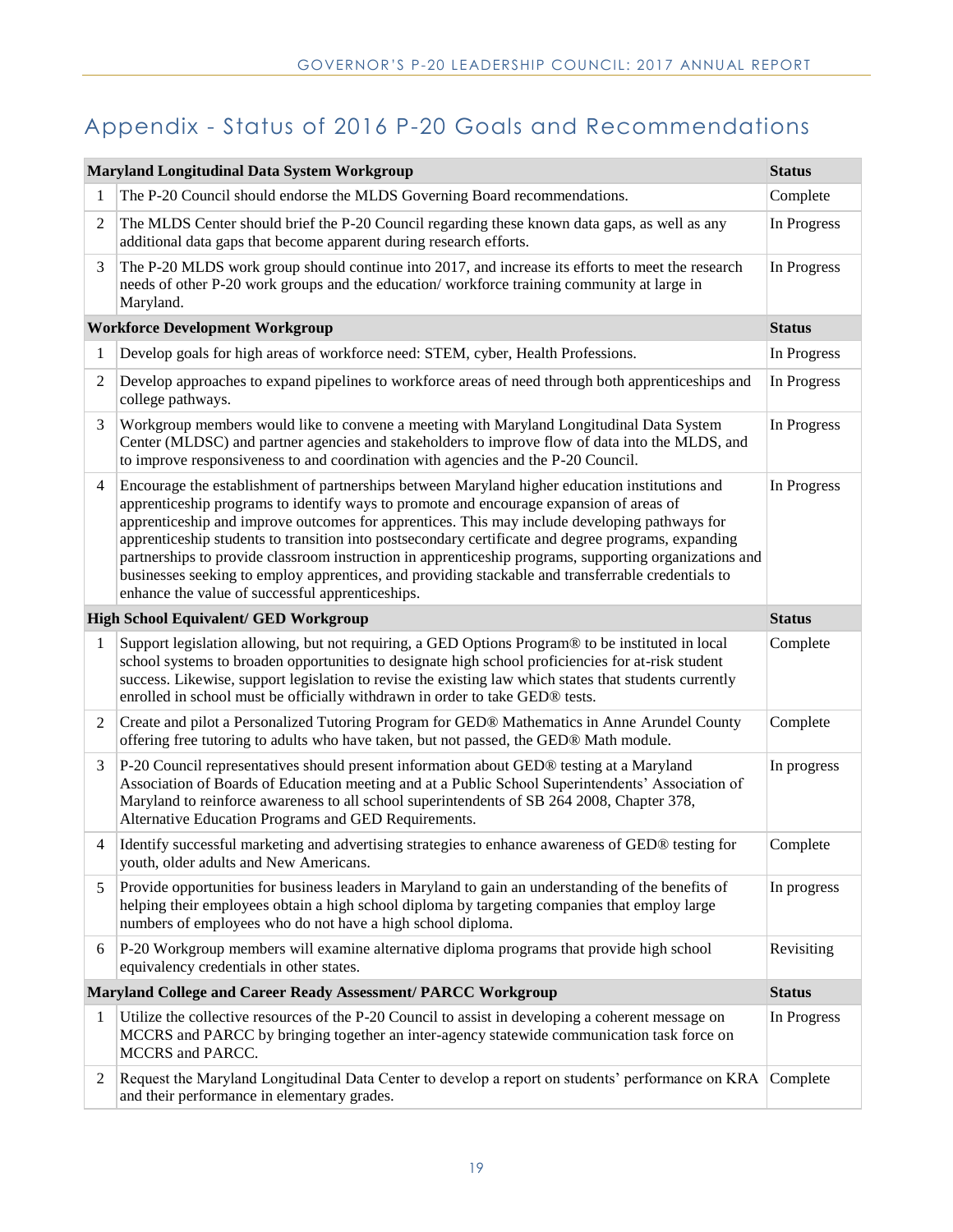| 3              | Request the Maryland Longitudinal Data Center to develop a report on analysis of the cycle of<br>formative-summative testing and connection to entrance into and success in postsecondary education.<br>Include in the report data disaggregated by subgroup, high performers and best practices, and analysis<br>of data gaps.                                                         | In Progress         |
|----------------|-----------------------------------------------------------------------------------------------------------------------------------------------------------------------------------------------------------------------------------------------------------------------------------------------------------------------------------------------------------------------------------------|---------------------|
| 4              | Request the Maryland Longitudinal Data Center to develop a report on the mean comparison between<br>PARCC Implementation Years 1 through 3 and connection to entrance into and success in<br>postsecondary education.                                                                                                                                                                   | In Progress         |
|                | <b>At-Risk Youth Workgroup</b>                                                                                                                                                                                                                                                                                                                                                          | <b>Status</b>       |
| 1              | Support a statewide screening for mental health issues and adverse experiences in childhood in<br>Maryland schools                                                                                                                                                                                                                                                                      | Limited<br>Progress |
| $\overline{2}$ | Support early intervention from school based student support teams (SST) for identified students with<br>the technical support from MSDE. This support should include the identification of best practices,<br>recommended programs and a framework for data collection and follow-up support by qualified<br>mental health practitioners and training for teachers and administrators. | In Progress         |
| 3              | Support a state-wide effort to collect data on attempted suicides, reports of suicidal ideation, and<br>mental health referrals through our schools.                                                                                                                                                                                                                                    | In Progress         |
| $\overline{4}$ | Support a state-wide framework for reporting follow-up care and outcomes for students with mental<br>health needs, particularly students who have left the school setting due to safety concerns.                                                                                                                                                                                       | In Progress         |
| 5              | Outreach and support for families through the school system and referrals to support agencies to<br>reduce toxic familial stress.                                                                                                                                                                                                                                                       | In Progress         |
| 6              | Support increased statewide public relations to bring attention to childhood mental illness and decrease<br>stigma associated with mental illness.                                                                                                                                                                                                                                      | In Progress         |
| $\tau$         | Seek funding to expand CTE Programs in districts that serve disadvantaged neighborhoods and at-risk<br>youth.                                                                                                                                                                                                                                                                           | In Progress         |
| 8              | MSDE should continue to identify pathways to certification for technically skilled professionals so<br>they can teach CTE programs without having a traditional teacher preparation background.                                                                                                                                                                                         | In Progress         |
| 9              | Workgroup members request a meeting with MSDE to discuss and learn how the department is<br>staffing administration of extended learning programming administration, the extent to which these<br>programs are being fully funded, and to discuss allocating a portion of the \$7.5 million for the salary of<br>a state-wide program administrator.                                    | 2018<br>Discussion  |
|                | <b>College and Career Readiness Report Workgroup</b>                                                                                                                                                                                                                                                                                                                                    | <b>Status</b>       |
| 1              |                                                                                                                                                                                                                                                                                                                                                                                         |                     |
|                | MSDE should update the P-20 Council on Maryland's PARCC contract discussions.                                                                                                                                                                                                                                                                                                           | 2018<br>Discussion  |
| 2              | MSDE should brief the P-20 Council on the number of students who graduate with CCR designation<br>when data is available.                                                                                                                                                                                                                                                               | 2018<br>Discussion  |
| 3              | MSDE should brief the P-20 Council on the transition course data being collected.                                                                                                                                                                                                                                                                                                       | 2018<br>Discussion  |
| 4              | MSDE should survey local districts to determine how transition courses are being implemented and<br>develop Best Practices to share with all districts.                                                                                                                                                                                                                                 | In Progress         |
| 5              | MSDE should present data collected and Best Practices to the P-20 Council.                                                                                                                                                                                                                                                                                                              | 2018<br>Discussion  |
| 6              | The P-20 Council should study the unintended consequences of requiring remediation for all students.                                                                                                                                                                                                                                                                                    | 2018<br>Discussion  |
| 7              | MSDE should collect and report to the P-20 Council data to determine statewide progress towards<br>meeting the goal of all students will complete Algebra II.                                                                                                                                                                                                                           | 2018<br>Discussion  |